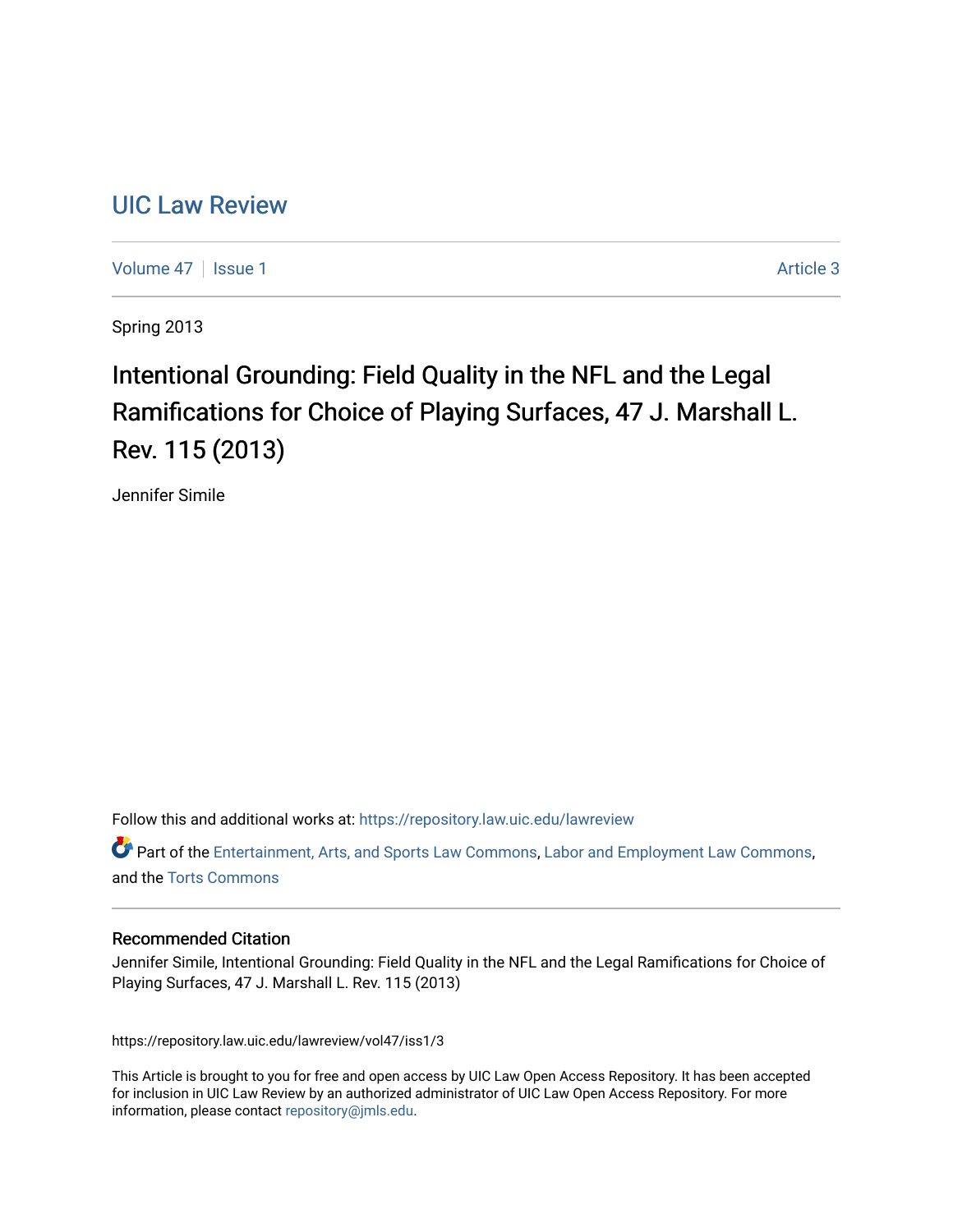### INTENTIONAL GROUNDING: FIELD QUALITY IN THE NFL AND THE LEGAL RAMIFICATIONS FOR CHOICE OF PLAYING SURFACES

#### JENNIFER SIMILE\*

#### I. INTRODUCTION

Week thirteen of the 2011 National Football League (NFL) season played host to some highly anticipated matchups.1 With the 8-3 Houston Texans and the 7-4 Atlanta Falcons both vying for a playoff spot, the matchup between the two teams was one of the week's marquee games.2 The Texans came away as the victors on the field with a 17-10 win, and while many predicted a big win to take place at Reliant Stadium, few could have foreseen that a Texan would fall victim to the field itself.3

Former Houston Texans punter Brett Hartmann suffered a career-ending injury on December 4, 2011 when Hartmann's foot got caught in a seam between two pieces of sod at Reliant

 1. *See 2011 NFL Power Rankings: Week 13*, ESPN, Nov. 29, 2011, http://espn.go.com/blog/nflnation/tag/\_/name/2011-week-13-nfl-power-rankings (last visited Jan. 25, 2013) (providing weekly rankings of all thirty-two NFL teams from ESPN's NFL reporters and noting several games during week thirteen between highly ranked teams).

 2. *See* Robert Ferringo, *2011 NFL Power Rankings for Week 13*, BLEACHER REPORT, Nov. 30, 2011, http://bleacherreport.com/articles/962278- 2011-nfl-power-rankings-week-13 (last visited Jan. 25, 2013) (ranking NFL teams based upon their performance during games in previous weeks).

 3. *See* Anna-Megan Raley, *Texans Players Say Field Not Up To Par*, CBS http://houston.cbslocal.com/2011/12/04/texansplayers-say-field-not-up-to-par/ (last visited Nov. 26, 2012) (describing how a field defect caused Brett Hartmann to sustain several injuries); Jake Westrich, *2011 NFL Week 13 Picks: Falcons-Texans a Virtual Coin Toss*, BLEACHER REPORT, Nov. 29, 2011, http://bleacherreport.com/articles/961511-2011-nflweek-13-picks-falcons-texans-a-virtual-coin-toss (last visited Oct. 20, 2013)(predicting that the Texans would win); Alfie Crow, *NFL Picks And Predictions Week 13: Falcons Vs. Texans*, SB NATION, Dec. 2, 2011, http://www.sbnation.com/2011/12/2/2604537/texans-vs-falcons-2011-nfl-pickspredictions-week-13 (last visited Oct. 20, 2013)(providing game predictions).

<sup>\*</sup>Jennifer Simile is a student at American University Washington College of Law and a graduate of the University of Chicago. She is originally from Pittsburgh, Pennsylvania. Jennifer would like to thank the staff of the JOHN MARSHALL LAW REVIEW for all of their hard work. She would also like to thank Professor N. Jeremi Duru for all of his encouragement and guidance. Finally, Jennifer would like to thank her student editor Mohammad Nilforoush for helping develop her article.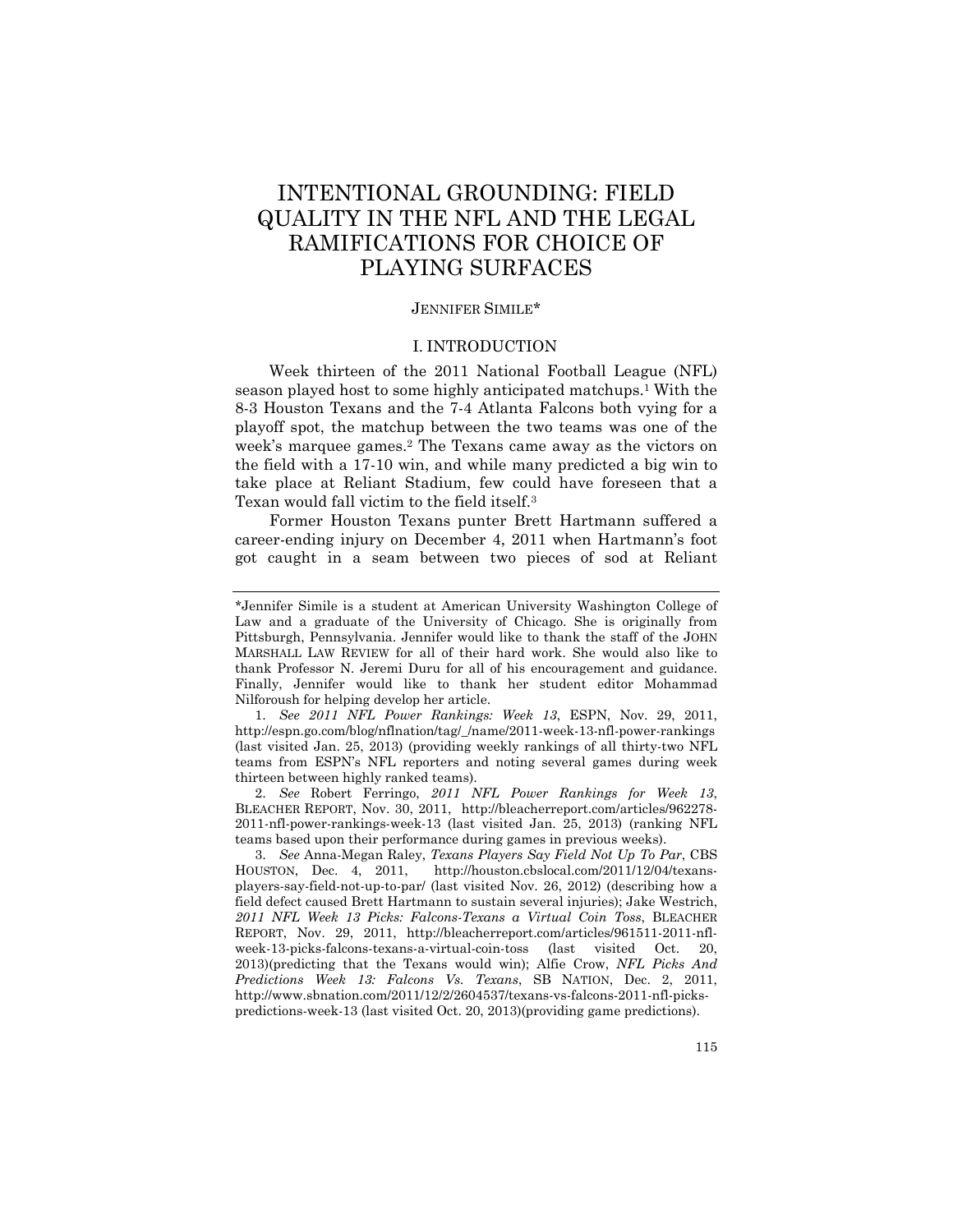Stadium.4 Knee injuries, though not uncommon for professional football players, are extremely rare for punters, and even rarer during plays where no physical contact is made.5 Hartmann is suing the Harris County Convention & Sports Corporation (HCCSC), as the owner of Reliant Stadium, as well as SMG, the venue management company responsible for operating and managing the stadium.6

The defendants, as owners and possessors of Reliant Stadium, have a duty to prevent unreasonable risk of harm to players and to provide them with reasonably safe playing surfaces.7 Hartmann's unfortunate injury illuminates the issue of unsafe playing conditions.8 Injuries such as these are a central consideration in the evaluation of each NFL season and are a hot-button issue for the long-term future and viability of the National Football League as a whole.9 Specifically, the number of injuries football players sustain due to poor playing surfaces has been on the rise.10 For example, New England Patriots Coach Bill Belichick blamed horrible turf for knocking star wide receiver Wes Welker out of the 2010 season after he tore multiple ligaments in his knee during a

6. *Id.*

 7. *See id.* (asserting that defendants were in control of and maintained the football field at Reliant Stadium).

 8. *See* Raley, *supra* note 3 (illustrating that Hartmann was injured because of poor field quality at Reliant Stadium).

 9. *See* Scott Kacsmar, *Are NFL Player Injuries Up, or Has Reporting Just Improved?*, BLEACHER REPORT, Aug. 14, 2012,

http://bleacherreport.com/articles/1296733-are-nfl-player-injuries-up-or-has-

reporting-just-improved (last visited Jan. 30, 2013) (disclosing that injuries have decisive impacts on how each NFL team's season unfolds).

 10. *See id.* (detailing different types of injuries and finding that the total injuries reported from the 2010 season to the 2011 season increased); Michael Lombardi, *Washington Redskins Must Improve FedEx Field Playing Surface*, NFL, Jan. 8, 2013,

 http://www.nfl.com/news/story/0ap1000000123832/article/washingtowredskins-must-improve-fedex-field-playing-surface (last visited Jan. 29, 2013) (opining that poor field quality led to Robert Griffin III's knee injury).

 <sup>4.</sup> *See Ex-Texans Punter Sues Stadium Tenant*, FOX SPORTS, Nov. 15, 2012, http://msn.foxsports.com/nfl/story/brett-hartmann-former-houstontexans-punter-sues-stadium-tenant-unsafe-turf-knee-injury-111512 (last visited Nov. 25, 2012) [hereinafter *Ex-Texans Punter Sues*] (describing the manner in which workers piece the field together using over a thousand interconnected palettes).

 <sup>5.</sup> *See* Plaintiff's Original Petition and Request for Disclosures at 3, Brett Hartmann v. SMG and Harris Cnty. Convention & Sports Corp., No. 2012- 67930 (Tex. Dist. Nov. 15, 2012), 2012 WL 5662899 [hereinafter Hartmann](alleging that Hartmann's injury arose from atypical circumstances); State Dep't of Highways & Pub. Transp. v. Payne, 838 S.W.2d 235, 237 (Tex.1992) (citing TEX. CIV. PRAC. & REM.CODE ANN. § 101.022(b)) ("That duty requires an owner to use ordinary care to reduce or eliminate an unreasonable risk of harm created by a premises condition of which the owner is or reasonably should be aware.").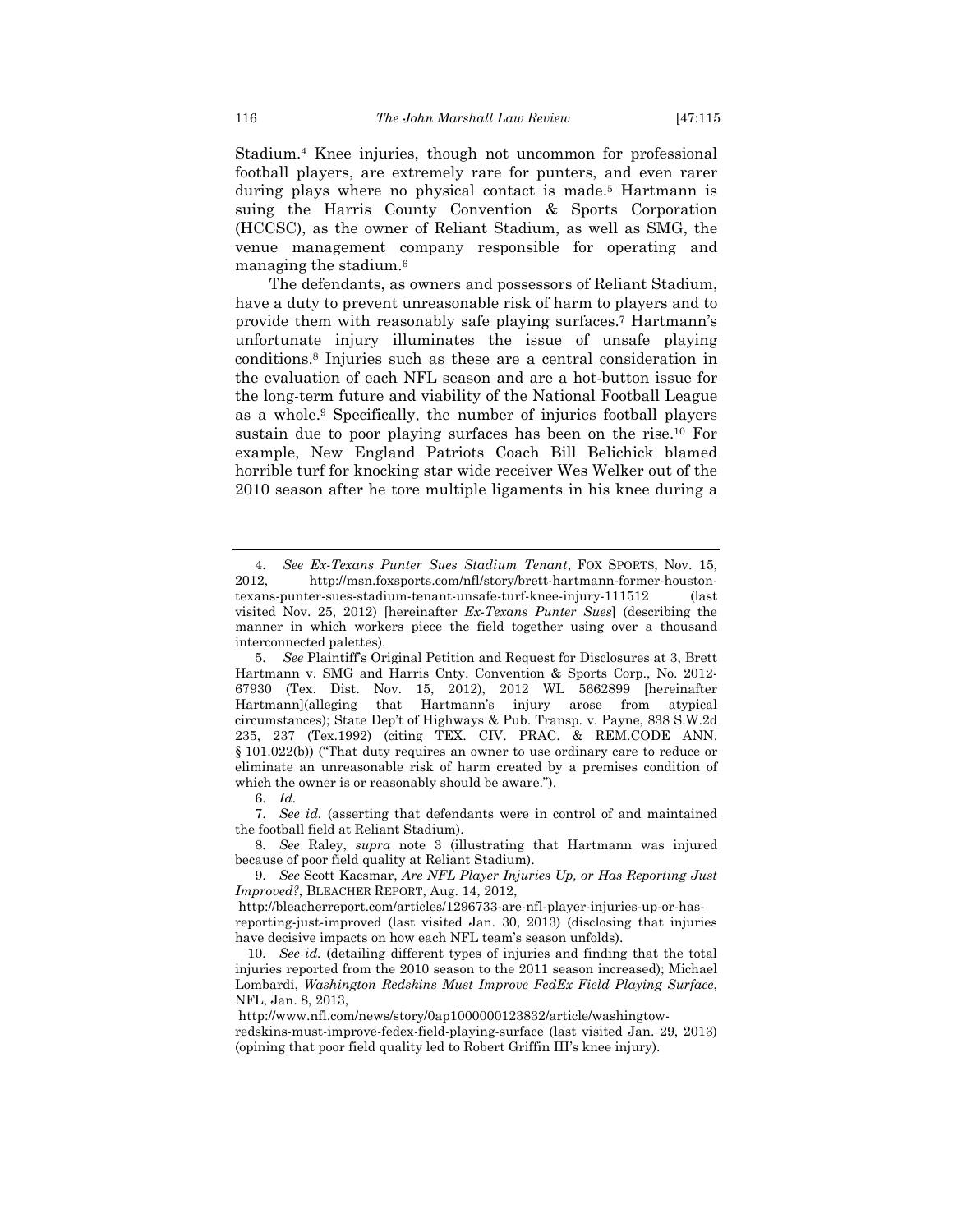game at Reliant Stadium.11 Additionally, many blame the poor field quality at FedEx Field for the severe knee damage superstar quarterback Robert Griffin III (RGIII) sustained during his 2012 rookie season, which simultaneously ended both his season and the Washington Redskins' playoff hopes.12 Due to increasing awareness of these injury trends and knowledge of the dangers which may be caused by poor field quality, the NFL's choice of playing surfaces could have significant legal ramifications.13

The NFL is an unincorporated association that includes thirty-two separately owned football teams, each with its own name, logo, colors, and mascot.14 Despite being separately owned, the teams have integrated their operations, cooperate for a common purpose, and work toward common interests.15 The NFL's revenue for the 2011-12 season was approximately \$9.5 billion.16 The NFL has tripled its revenue over the past seventeen years and aims to reach \$25 billion in revenue by 2027.17 As such, the NFL is

 <sup>11.</sup> *See* Mike Florio, *Belichick Blames Welker Injury on Reliant Stadium Turf*, NBC SPORTS, Jan. 4, 2010,

http://profootballtalk.nbcsports.com/2010/01/04/belichick-blames-welker-

injury-on-reliant-stadium-turf/ (last visited Jan. 29, 2013) (providing statements Belichick made to a radio station claiming Reliant Stadium is one of the worst playing surfaces in the NFL); Ryan Christopher DeVault, *Wes Welker Injury Update: Season Over for New England Patriots Receiver*, YAHOO, Jan. 4, 2010, http://voices.yahoo.com/wes-welker-injury-updateseason-over-england-5201733.html (last visited Oct. 20, 2013)(stating Welker's 2010 season ended due to a knee injury).

 <sup>12.</sup> *See* Lombardi, *supra* note 10 (detailing the deplorable conditions at FedEx Field when RGIII was injured); Gary Davenport, *A Complete Timeline of RG3's Injury: What Went Wrong for Redskins QB?,* BLEACHER REPORT, Jan. 6, 2013, http://bleacherreport.com/articles/1473246-a-complete-timeline-ofrg3s-injury-what-went-wrong-for-redskins-qb (arguing that on the play in which RGIII's knee buckled, the Redskins' season ended for all intents and purposes).

 <sup>13.</sup> *See* Suneal Bedi, *From Pigskin to Bacon: The Legal Issues Surrounding the NFL's Concussion Litigation*, FORBES, May 8, 2012, http://www.forbes.com/sites/realspin/2012/05/08/from-pigskin-to-bacon-thelegal-issues-surrounding-the-nfls-concussion-litigation (last visited Jan, 25,

<sup>2013)(</sup>explaining that once dangers are known to the NFL, an affirmative duty to protect football players may develop).

 <sup>14.</sup> *See* Am. Needle, Inc. v. NFL, 130 S. Ct. 2201, 2207 (2010) (discussing the independent business of the thirty-two teams of the NFL and the corporate entity formed to manage the intellectual property for all the teams).

 <sup>15.</sup> *See* Am. Needle, Inc. v. New Orleans La. Saints, 496 F. Supp. 2d 941, 943 (N.D. Ill. 2007) (illustrating that all thirty-two NFL teams collectively licensed their intellectual property).

 <sup>16.</sup> *See* Cork Gaines, *Sports Chart of the Day: NFL Revenue is Nearly 25% More Than MLB*, BUSINESS INSIDER, Oct. 9, 2012, http://www.businessinsider.com/sports-chart-of-the-day-nfl-revenue-stilldwarfs-other-major-sports-2012-10 (last visited Jan. 25, 2013)(providing charts comparing the amount of revenue the most popular professional sports brought in during the 2012 season).

 <sup>17.</sup> *See* Daniel Kaplan, *Goodell Sets Revenue Goal of \$ 25B by 2027 for NFL*, SPORTSBUSINESS JOURNAL, Apr. 5, 2010,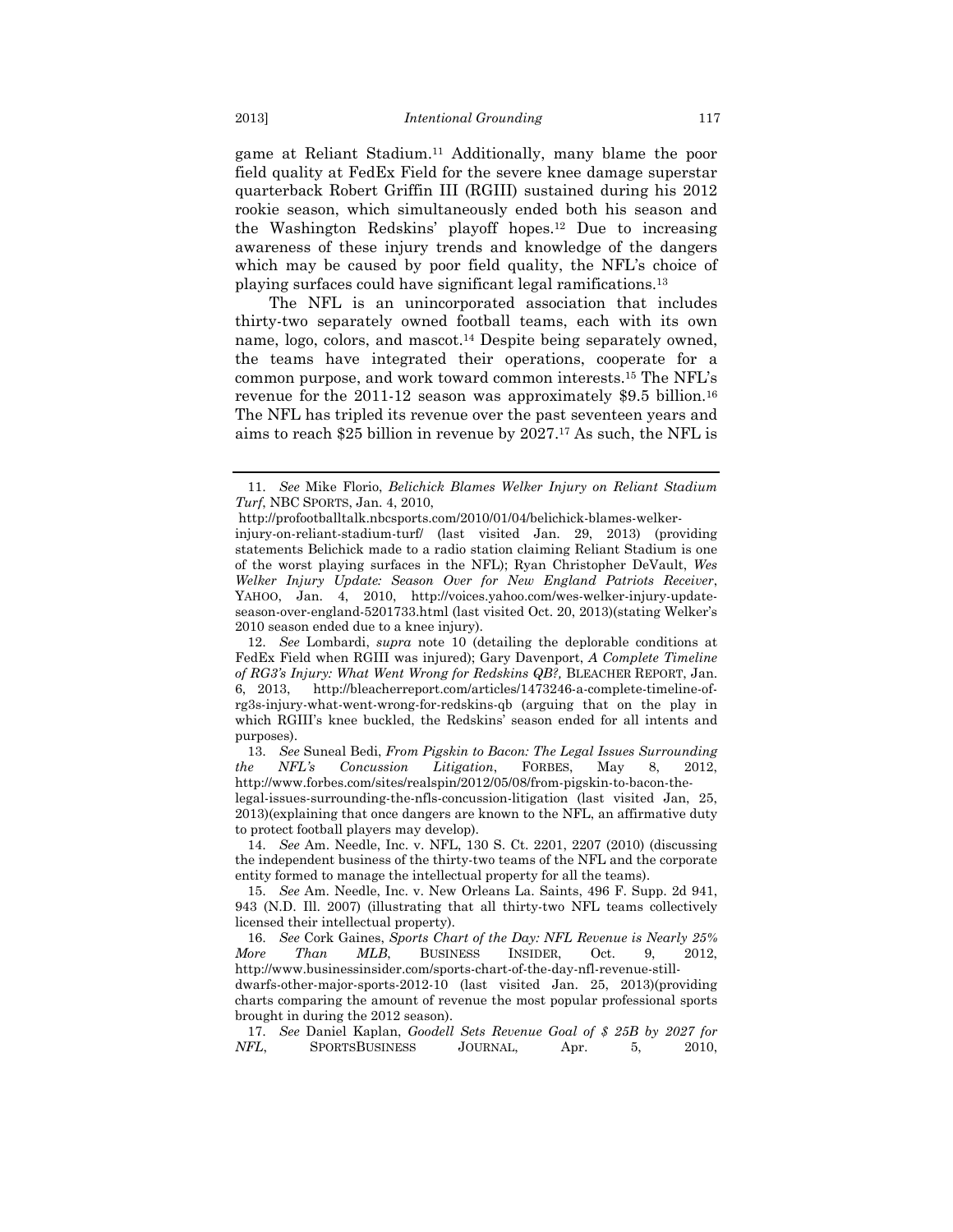a very profitable business; however, premises liability lawsuits could significantly drain its finances.18

This Comment analyzes whether the NFL could be held liable for injuries players sustain as a result of poor field quality and unsafe working conditions. Part II provides a brief history of Brett Hartmann's football career and discusses the playing surface at Reliant Stadium. This section also provides a background of the legal provisions relevant to sports-related injuries. Part III analyzes the applicability of relevant laws, including safe place statutes and the open and obvious doctrine. Additionally, Part III considers whether the NFL's Collective Bargaining Agreement would prevent lawsuits based upon field quality. Part IV provides recommendations for how the NFL, teams, and players should handle field quality issues. Part IV asserts that based upon concussion litigation, the NFL must take affirmative steps to protect the safety of players now that the dangers of playing surfaces are known. Additionally, Part IV warns that studies have found artificial turf to be dangerous for players, and recommends that grass should be preferred over turf to make the game safer. Part V concludes that the NFL should mandate full-field grass as the safest playing surface.

#### II. REVIEWING THE TAPES: THE END OF A FOOTBALL CAREER, UNSAFE TURK AND EXISTING DOCTRINE

#### *A. The Story of Brett Hartmann*

Brett Hartmann, a former Houston Texans punter, has sued the operators of Reliant Stadium in Houston, Texas, blaming "unsafe turf" for the knee injury that likely ended his football career. On December 4, 2011, Hartmann tore his left anterior cruciate ligament (ACL) and fractured a bone during Houston's game against Atlanta.19 Hartmann was punting in the fourth

http://www.sportsbusinessdaily.com/Journal/Issues/2010/04/20100405/This-

Weeks-News/Goodell-Sets-Revenue-Goal-Of-\$25B-By-2027-For-NFL.aspx (last visited Jan. 25, 2013) (claiming that to reach the goal of \$25 billion in revenue by 2027, the NFL would need to add nearly \$1 billion in new revenue on average each year until then).

 <sup>18.</sup> *See* Lawyers for Civil Justice et al., *Litigation Cost Survey of Major Companies*, 2010,

http://www.uscourts.gov/uscourts/RulesAndPolicies/rules/Duke%20Materials/L ibrary/Litigation%20Cost%20Survey%20of%20Major%20Companies.pdf

<sup>[</sup>hereinafter *Litigation Cost Survey]*. *But see* Ken Belson, *Concussion Liability Costs May Rise, and Not Just for NFL*, N.Y. TIMES, Dec. 10, 2012 http://www.nytimes.com/2012/12/11/sports/football/insurance-liability-in-nfl-

concussion-suits-may-have-costly-consequences.html?pagewanted=all (last visited Feb. 23, 2013) (showing that legal expenses are extremely costly and have a huge effect on insurance, but that the NFL may be equipped to handle these legal challenges).

 <sup>19.</sup> *See id.* (asserting that Brett Hartmann was injured when he caught his left foot in a seam between trays of grass at Reliant Stadium).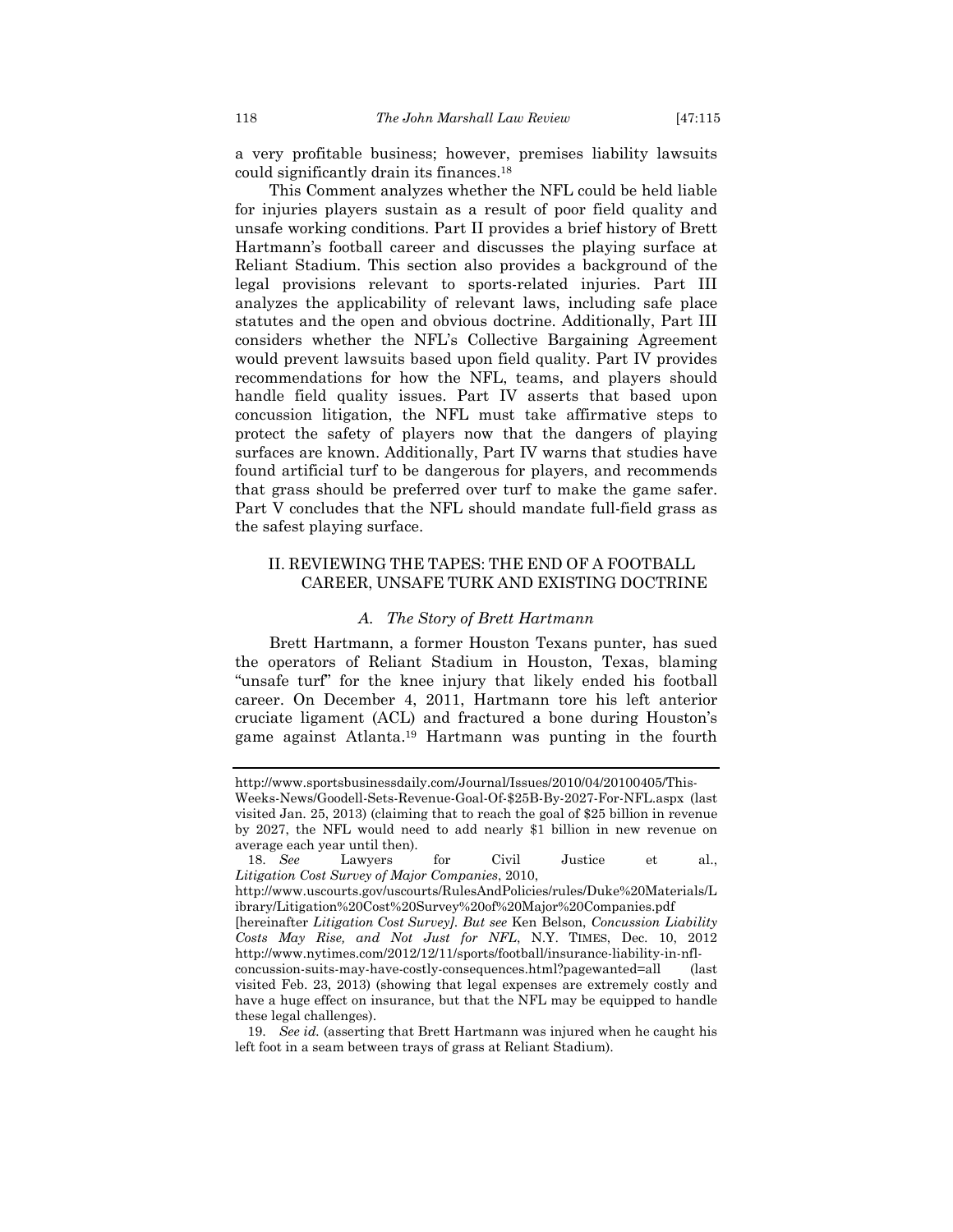quarter when his left foot caught in one of the seams between the squares of grass that make up the playing surface, causing him to tumble to the turf.20 Video of the injury shows quite conclusively that Hartmann's foot got caught on the playing turf and that Hartman made no physical contact with any other player.21

Rather than letting the grass grow on the field in one "piece" as it does at most other NFL stadiums which utilize grass, the playing surface at Reliant Stadium is transported into the stadium in 8-by-8 foot pieces known as "trays."22 Workers at the stadium piece together more than 1,200 8-by-8 foot palettes of real grass with forklifts, leading to innumerable seams and uneven partitions.23 Although the turf is inspected by stadium officials and NFL referees before every Texans game, the system is not perfect, as evidenced by Hartmann's foot getting caught in a seam between two squares of sod, causing extensive damage to his knee.24 Hartmann has required multiple surgeries and will likely need more, rendering his career effectively over.25

On November 15, 2012, Hartmann filed a lawsuit in Harris County District Court, naming stadium owner HCCSC and venuemanagement company SMG as defendants.26 Hartmann alleges that the Defendants knew that the use of "trays" causes continuity problems such as gaps, seams, indentations, and lifted areas, creating hazards to players.27 Additionally, Hartmann alleges that several other players suffered serious injuries attributable solely to the field.28 The NFL is not currently a defendant in this

 <sup>20.</sup> *See* Barry Petchesky, *Former Texans Punter Suing Reliant Stadium Owners For Being Injured By Its Crappy Field*, DEADSPIN, Nov. 15, 2012, http://deadspin.com/brett-hartmann/ (last visited Nov. 26, 2012) (recounting Brett Hartmann's injury and revealing that doctors discovered a fractured fibula and completely torn ACL).

 <sup>21.</sup> *See* Raley, *supra* note 3 (clarifying that punter Brett Hartmann was injured without being touched); *see also*, Plaintiff's Original Petition and Request for Disclosures, *supra* note 5, at 3 (asserting that video of the injury Hartmann sustained shows conclusively that his foot got caught in a seam of the sod).

 <sup>22.</sup> *See* Petchesky, *supra* note 20 (describing the procedure utilized at Reliant Stadium to construct the playing surface out of grass trays).

 <sup>23.</sup> *See Ex-Texans Punter Sues*, *supra* note 4 (explaining the method Reliant Stadium workers use to construct the playing surface).

 <sup>24.</sup> *See id.* (remarking that Brett Hartmann's knee injury was so extensive that it likely ended his career).

 <sup>25.</sup> *See* Petchesky, *supra* note 20 (detailing the extent of Brett Hartmann's knee injury, how he was placed on the injured reserve, and eventually cut by the Texans).

 <sup>26.</sup> Plaintiff's Original Petition and Request for Disclosures, *supra* note 5, at 1.

 <sup>27.</sup> *See id.* at 4 (contending that the surface at Reliant Stadium is unsafe and unsuitable in that it has innumerable seams and uneven partitions).

 <sup>28.</sup> *See id.* at 5 (announcing that other players such as New England Patriots wide receiver Wes Welker suffered serious knee injuries at Reliant Stadium).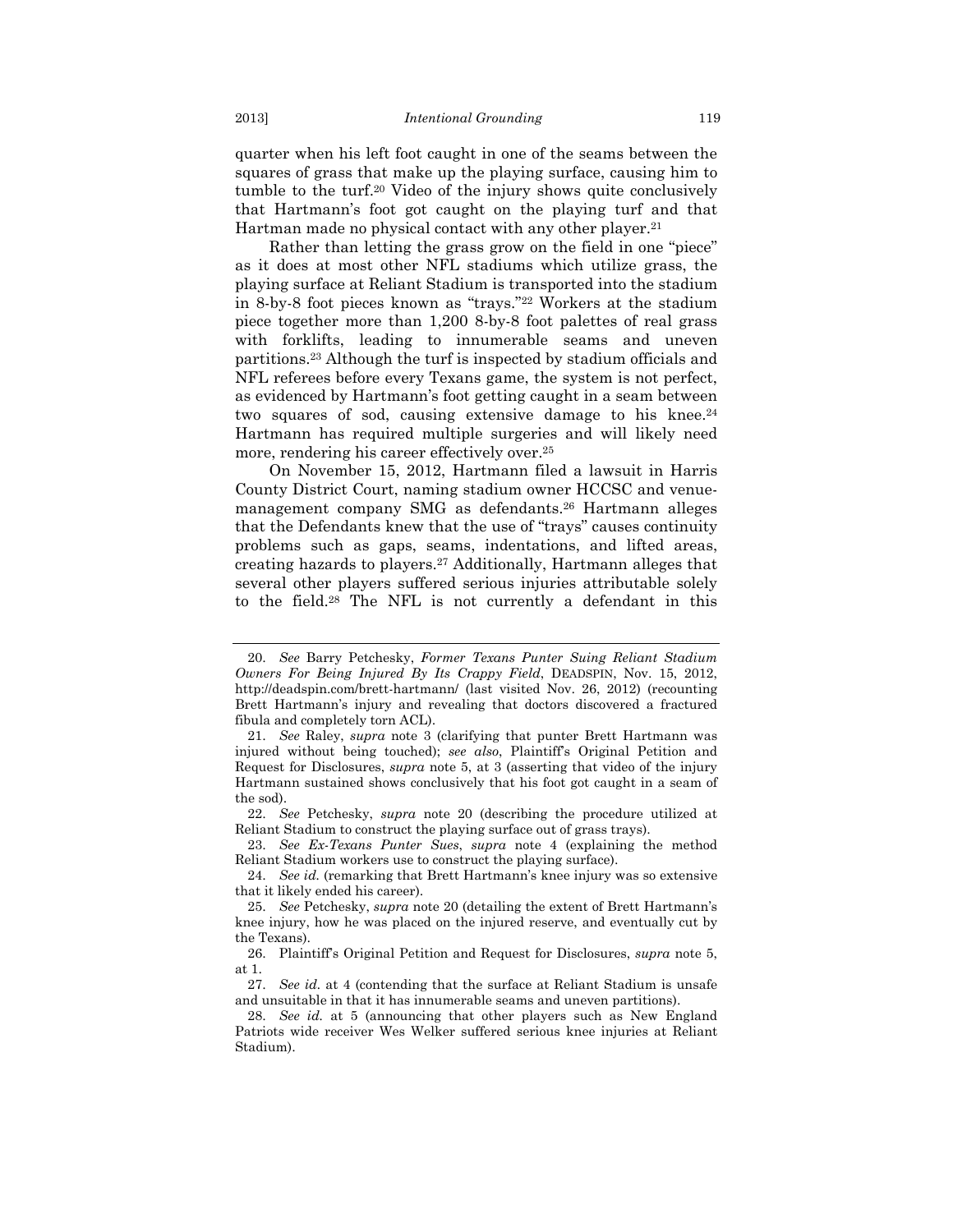lawsuit.29 However, when conflicts arise between the players and the NFL, they are governed by a collective bargaining agreement.30

#### *B. Collective Bargaining Agreement*

The NFL and the NFL Players Association (NFLPA) reached a collective bargaining agreement (CBA) on August 4, 2011.31 The current CBA is controlling until 2020.32 The agreement covers topics such as lockouts, lawsuits, player contracts, and various other subjects.33 Representing the complete understanding of the parties on all subjects covered therein, the CBA cannot be changed without mutual consent.34

Article 44 covers injury grievances. Injury grievances are claims or complaints that, at the time a player's NFL Player Contract was terminated by a Club, "the player was physically unable to perform the services required of him by that contract because an injury incurred in the performance of his services under that contract."35 These grievances are to be heard before a panel of arbitrators.36 Alternatively, Article 45 covers injury protection, which is a benefit for which the player must first qualify.37

Article 3, which covers lawsuits, states:

The NFLPA agrees that neither it nor any of its members, nor agents acting on its behalf, nor any member of its bargaining unit, will sue, or support financially or administratively, or voluntarily provide testimony or affidavit in, any suit against the NFL or any Club with respect to any claim relating to any conduct permitted by

 <sup>29.</sup> *See id.* at 1 (indicating that the NFL is not listed as a defendant in the lawsuit).

 <sup>30.</sup> *See generally* NFL & NFL Players Ass'n, *NFL Collective Bargaining Agreement 2011-2020*, *available at* http://nfllabor.files.wordpress.com/2010/01/collective-bargaining-agreement-

<sup>2011-2020.</sup>pdf [hereinafter *NFL Collective Bargaining Agreement*] (providing the contract between the NFL and the NFLPA which covers a wide range of topics).

 <sup>31.</sup> *See id.* at xiv (providing the time frame when the contract became binding).

 <sup>32.</sup> *See id.* at art. 1 (establishing that the agreement is binding for ten seasons).

 <sup>33.</sup> *See generally id.* (providing a range of topics upon which the NFL and NFLPA agreed).

 <sup>34.</sup> *See id.* at art. 2, § 4 (clarifying that both the NFL and the NFLPA must agree upon any modifications and that they waive all rights to bargain with one another concerning any subject for the agreement's duration).

 <sup>35.</sup> *Id.* at art. 44, § 1.

 <sup>36.</sup> *See id.* at art. 44, §§ 6-7 (advising that injury grievances are to be handled through arbitration instead of the court system).

 <sup>37.</sup> *See id.* at art. 45, § 1 (defining injury protection and explaining how a professional football player can meet the requirements necessary to qualify for this benefit).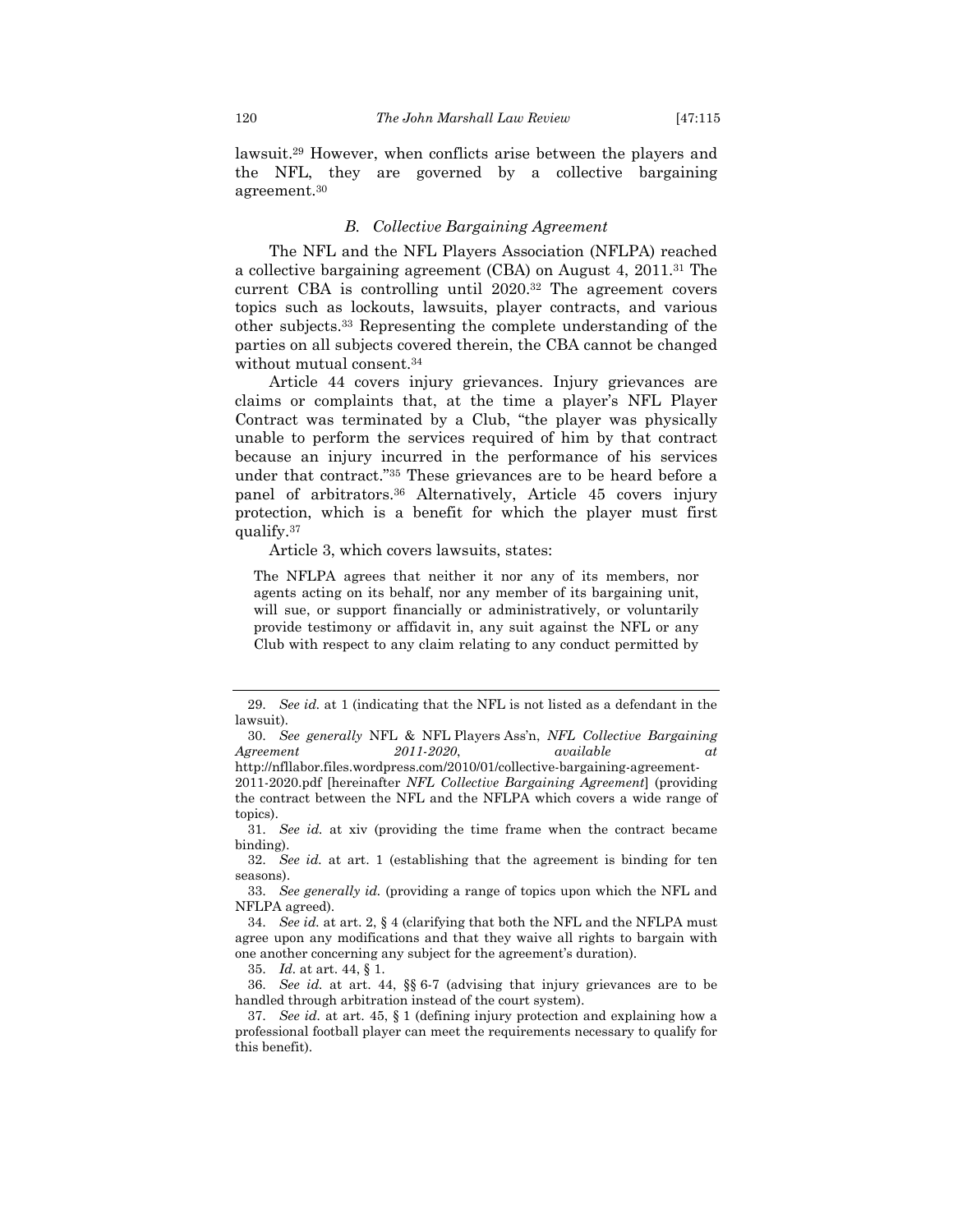this Agreement, or any term of this Agreement.38

Case law suggests that for issues where the CBA is silent, a litigant's recovery is not limited by the agreement.<sup>39</sup> For example, claims of fraud and negligent misrepresentation often associated with staph infections are not explicitly delineated in the CBA.<sup>40</sup> In *Bentley v. Cleveland Browns*, the Court of Appeals of Ohio considered whether LeCharles Bentley's claims of negligent misrepresentation arising from a staph infection were governed by the CBA, and ultimately concluded that Bentley's claims did not implicate or contravene the CBA.41 Similarly, in *Jurevicius v. Cleveland Browns*, the United States District Court for the Northern District of Ohio held that Jurevicius' claims that he contracted a staph infection through fraud and negligent misrepresentation neither arose from nor required the interpretation of the CBA to determine their outcomes.42

The CBA was made in accordance with the provisions of the National Labor Relations Act.43 Under this Act, the National Labor Relations Board carries out its functions under the Labor Management Relations Act.44 The Labor Management Relations Act aims to promote commerce by prescribing the proper relations between employees and employers.45 The Act seeks to safeguard the rights of individual employees and the public at large to promote general welfare in connection with labor organizations, labor management, and labor disputes which affect commerce.<sup>46</sup>

 <sup>38.</sup> *Id.* at art. 3, § 2.

 <sup>39.</sup> *See* Bentley v. Cleveland Browns Football Co., 958 N.E.2d 585, 588 (Ohio Ct. App. 2011) (holding that state law would be applied where issues were not agreed upon in the CBA); Jurevicius v. Cleveland Browns Football Co. LLC, 2010 U.S. Dist. LEXIS 144096, \*48 (N.D. Ohio Mar. 31, 2010) (reasoning that issues not outlined in the CBA are not preempted by the LMRA).

 <sup>40.</sup> *See generally NFL Collective Bargaining Agreement*, *supra* note 30 (lacking terms pertaining to negligent misrepresentation).

 <sup>41.</sup> *See Bentley*, 958 N.E.2d at 588 (holding that negligent misrepresentation was not agreed to in the CBA).

 <sup>42.</sup> *See Jurevicius*, 2010 U.S. Dist. LEXIS 144096, at \*48 (finding the CBA was not implicated).

 <sup>43.</sup> *See* 29 U.S.C. § 151 (2011) (declaring it to be the policy of the U.S. to eliminate certain obstructions to the free flow of commerce and to mitigate and eliminate these obstacles by encouraging collective bargaining and by protecting workers' ability to negotiate the terms and conditions of their employment).

 <sup>44.</sup> *See* 29 U.S.C. § 141 (2011) (asserting that conflicts which interfere with the normal flow of commerce and with the full production of articles and commodities can be avoided or substantially minimized if employers, employees, and unions each recognize under law one another's legitimate rights in their relations with each other).

 <sup>45.</sup> *See id.* (claiming that conflicts which interfere with commerce can be avoided or substantially minimized if all parties recognize and adhere to the law).

 <sup>46.</sup> *Id.*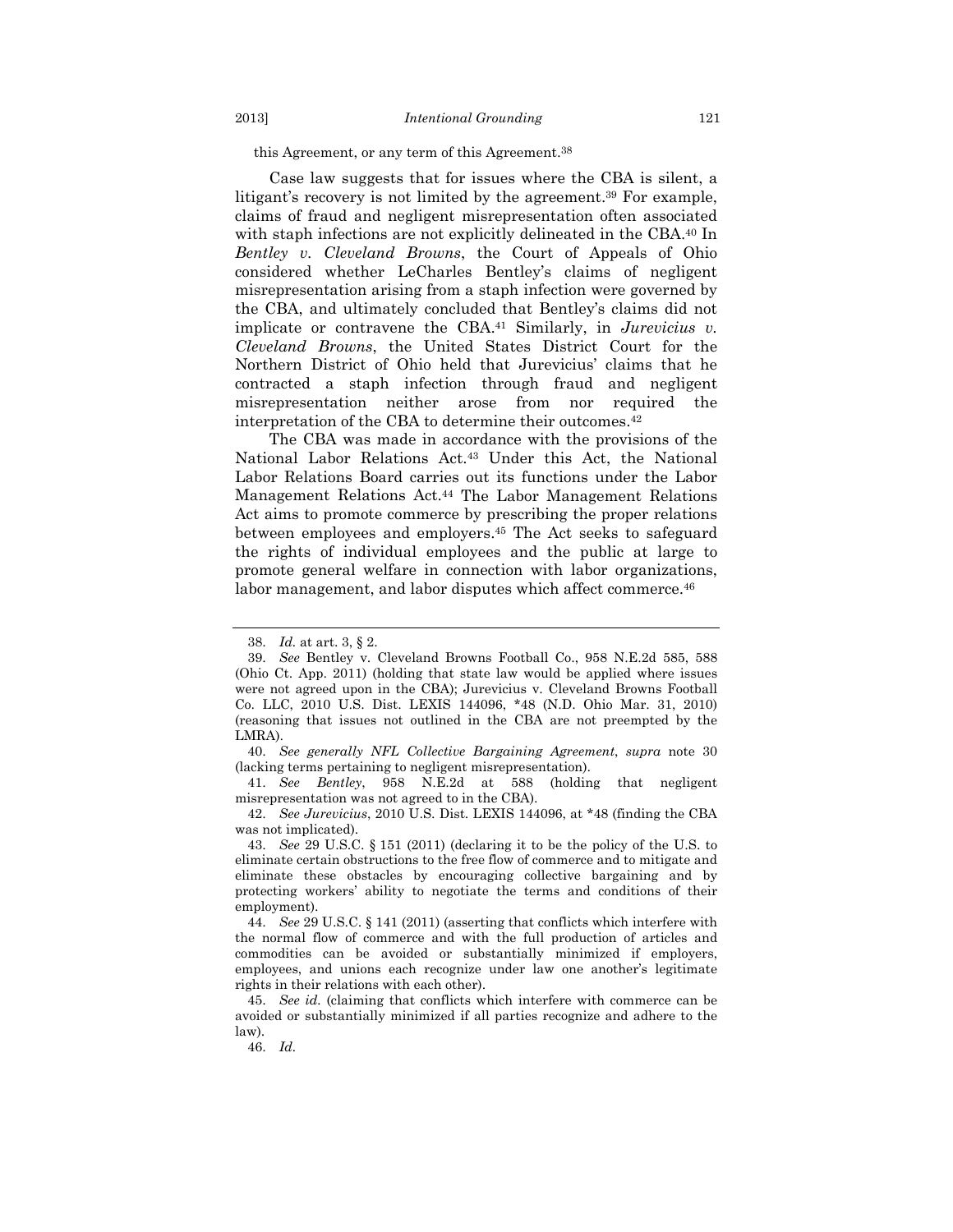### *C. Field Regulations and Grass Alternatives*

The NFL Game Operations Manual has certain guidelines pertaining to playing surfaces.47 Within seventy-two hours of each home game, clubs must certify that their fields are in compliance with the guidelines.<sup>48</sup> Fields must pass an impact hardness test, synthetic infill depth and evenness test, and a visual inspection.<sup>49</sup> These regulations are designed to help keep players safe.

Many clubs prefer to have artificial playing surfaces rather than natural grass.50 According to scientific studies, artificial turf can cause more injuries to players than natural grass.51 Given the dangers of artificial turf, an NFL team may be held negligent for choosing this playing surface.52

There are various playing surfaces a stadium could install.<sup>53</sup> Studies have shown that certain serious knee and ankle injuries happen more often in games played on artificial turf than on natural grass.54 A report examining the 2002-08 NFL seasons compared games played on grass to those played on FieldTurf, the most popular brand of artificial turf.55 It found that the rate of ACL injuries was 88 percent higher in FieldTurf games.<sup>56</sup> The risk of injury associated with different playing surfaces is a significant consideration in choosing a field because player safety is extremely

field-conditions/1821311 (last visited Jan. 29, 2013) (summarizing portions of the NFL Game Operations Manual which outline tests to ensure playing surfaces are safe).

 50. *See* Dave Richard, *The Significance of Field Surface*, CBS SPORTS, June 25, 2009, http://fantasynews.cbssports.com/fantasyfootball/story/11892841 (last visited Feb. 22, 2013) (demonstrating that fourteen teams use artificial turf).

 51. *See Panel: Knee, Ankle Injury Higher on Turf*, ESPN, Mar. 12, 2010, sports.espn.go.com/nfl/news/story?id=4988136 (last visited Nov. 25, 2012) [hereinafter *Panel*] (describing how certain serious knee and ankle injuries happen more often on the most popular brand of artificial turf than on grass).

 <sup>47.</sup> *See* Jarrett Bell, *NFLPA wants FedEx Field's playing surface improved*, USA TODAY, Jan. 10, 2013,

http://www.usatoday.com/story/sports/nfl/redskins/2013/01/09/nflnf-fedex-

 <sup>48.</sup> *See id.* (describing how all clubs must be in compliance with the Recommended Practices for the Maintenance of Infill and Natural Surfaces for NFL Games).

 <sup>49.</sup> *See id.* (explaining that failure to comply with the tests is considered both a competitive and player safety issue and will be subject to disciplinary action by the Commissioner's office).

 <sup>52.</sup> *See* Bedi, *supra* note 13 (suggesting that once dangers are known, a duty to protect players may develop and that ignoring this duty could be negligent).

 <sup>53.</sup> *See* Richard, *supra* note 50 (listing several types of both natural and artificial playing surfaces).

 <sup>54.</sup> *See Panel*, *supra* note 51 (denoting that serious knee and ankle injuries happen more often on FieldTurf).

 <sup>55.</sup> *See id.* (asserting that most stadiums utilizing artificial surfaces use FieldTurf, a next-generation turf).

 <sup>56.</sup> *See id.* (studying the rate of certain serious ankle and knee injuries sustained by professional football players in the NFL).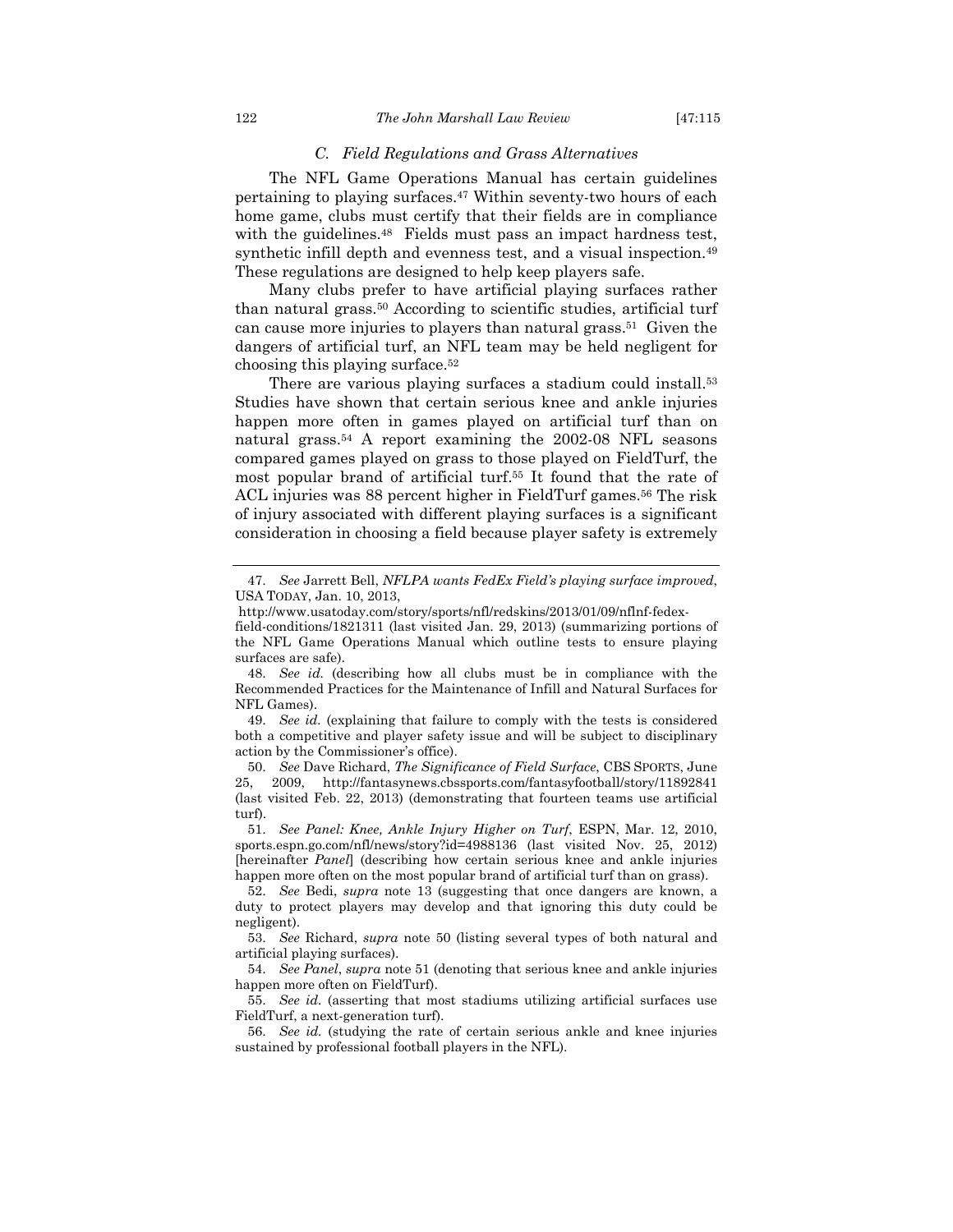important.57

#### *D. Safe Place Statutes*

There are many state safe place statutes which require that employers provide a safe workplace for employees.<sup>58</sup> Nearly all jurisdictions utilize safe place statutes which are quite similar in that they place a higher threshold of liability on property owners.59 Wisconsin and Ohio are illustrative of the safe place statutes.<sup>60</sup>

Wisconsin's safe place statute dictates that employers must provide "methods and processes reasonably adequate to render such employment and places of employment safe, and shall do every other thing reasonably necessary to protect the life, health, safety, and welfare of such employees and frequenters."<sup>61</sup> In interpreting this statute, courts have held that it applies to both places of employment and public buildings.62 A place of employment is any profit-making enterprise.<sup>63</sup>

For example, in *Ruppa v. American States Insurance*, the Wisconsin Supreme Court held that an arena hosting a horse show was under the ambit of the safe place statute such that when a horse tripped over a defect in the arena flooring, the injured rider was entitled to sue the arena for violating the statute.<sup>64</sup> However, the Wisconsin Supreme Court in *Hoepner v. City of Eau Claire* held that a municipal softball field was neither a place of employment nor a public building and was therefore not covered by the safe place statute, and thus the municipality could not be liable when a softball player tripped over a defect in the field and fractured his leg.65 The court reasoned that bringing in soil as a fill to provide for the softball field did not constitute a "structure"

 <sup>57.</sup> *See* Richard, *supra* note 50 (describing the different injuries commonly associated with different varieties of natural and artificial playing surfaces).

 <sup>58.</sup> *See generally* WIS. STAT. § 101.11 (2011); OHIO REV. CODE ANN. § 4101.12 (2012) (dictating that employers must provide a safe work environment to employees).

 <sup>59.</sup> *See* Joshua E. Kastenberg, *A Three Dimensional Model Of Stadium Owner Liability In Spectator Injury Cases*, 7 MARQ. SPORTS L.J. 187, 201 (1996) (analyzing Wisconsin's safe place statute as it applies to sports and entertainment).

 <sup>60.</sup> *See id.* (explaining that most jurisdictions have very similar safe place statutes).

 <sup>61.</sup> WIS. STAT. § 101.11 (2011).

 <sup>62.</sup> *See* Ruppa v. American States Ins. Co., 91 Wis.2d 628, 639 (Wis. 1979) (holding that both places of employment and public buildings are subject to the requirements of the safe place statute).

 <sup>63.</sup> *See id.* (reasoning that any enterprise that makes a profit is a place of employment and must comply with the safe place statute).

 <sup>64.</sup> *See id.* at 628 (holding that the horse arena was a public place covered by the safe place statute).

 <sup>65.</sup> *See generally* Hoepner v. Eau Claire, 264 Wis. 608 (Wis. 1953) (finding that the municipality did not profit from making the field available to the public and that it was against public policy to hold it liable for injury).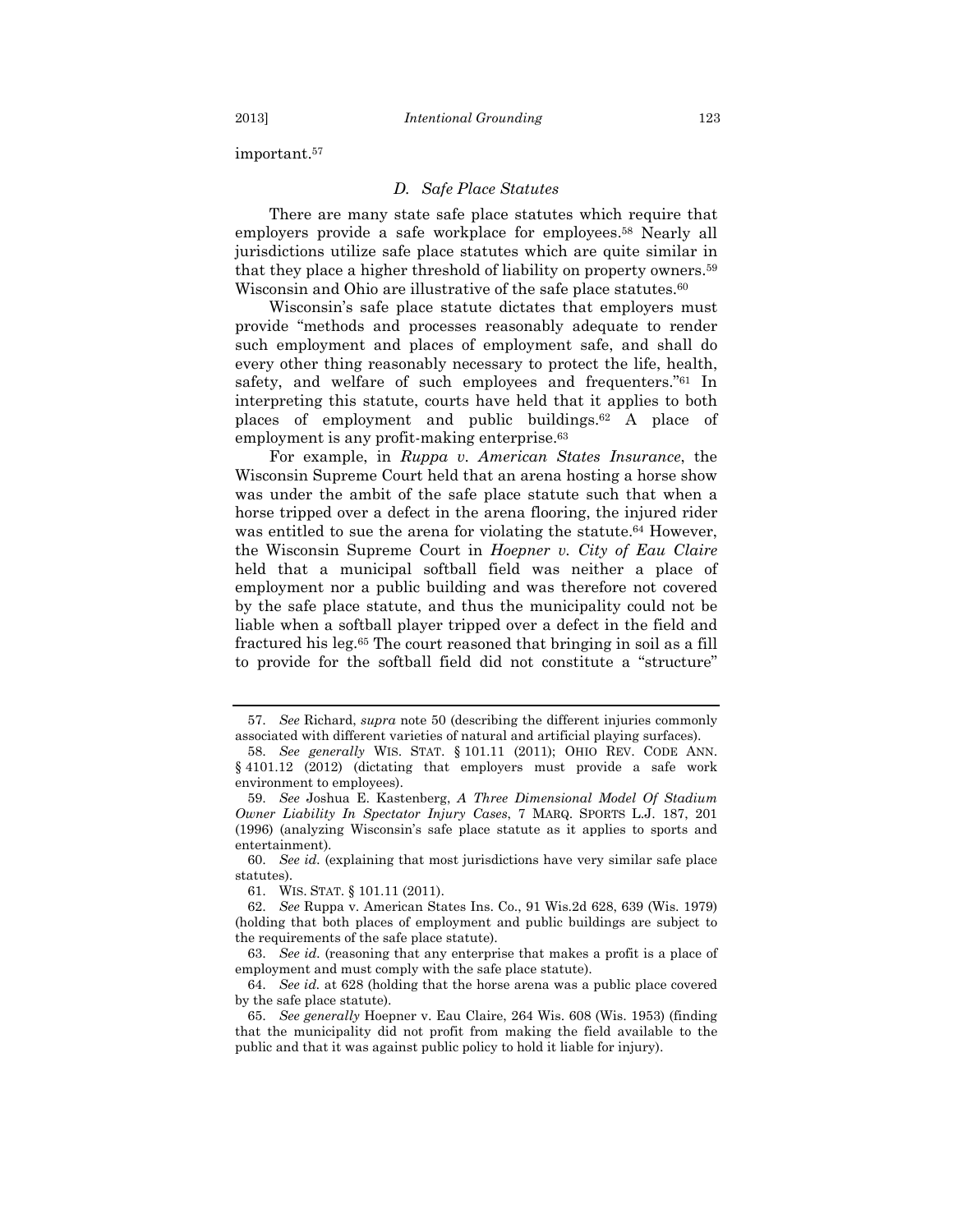within the meaning of the term "public building."66

Ohio's statute is slightly different in that it places a stricter burden on the employer by stating that "[n]o employer shall require, permit, or suffer any employee to go or be in any employment or place of employment which is not safe."67 By phrasing the statue in this fashion, Ohio is saying not only that employers cannot *require* employees to work in unsafe conditions, but that employers many not even *allow* employees to work in unsafe conditions without violating the statute.68 The statute goes on to dictate that "no such employer shall fail to furnish, provide, and use safety devices and safeguards, or fail to obey and follow orders or to adopt and use methods and processes reasonably adequate to render such employment and place of employment safe."69 This language goes beyond prohibited actions and makes it such that an employer would be liable for any omissions or failures to act as well.70 Finally, the statute ends with the statement, "[n]o employer shall fail to do every other thing reasonably necessary to protect the life, health, safety, and welfare of such employees or frequenters. No such employer or other person shall construct, occupy, or maintain any place of employment that is not safe."71

Despite the range of protections that safe place statutes provide, an employer's liability will be abrogated under certain circumstances.72 Case law implies that Ohio's safe place statute empowers the judiciary to analyze each circumstance anew when determining statutory compliance.73 The court in *Vayto v. River Terminal & Railway Company* stated that the safe place statute was "general and declaratory, for the question as to what is a safe place or safe employment remains for judicial determination."74 Additionally, the judiciary will determine the "kind and character of safety devices and safeguards to be used and the methods and processes to be employed."75 This gives the court broad discretion when evaluating a possible violation of the safe place statute.<sup>76</sup>

71. *Id.*

 <sup>66.</sup> *See id.* at 614 (limiting the definition of "public building" to premises where materials are utilized to form a structure).

 <sup>67.</sup> OHIO REV. CODE ANN. § 4101.12 (2012).

 <sup>68.</sup> *See id.* (mandating that employers must take affirmative steps to ensure that employees are not working in unsafe conditions).

 <sup>69.</sup> *Id.*

 <sup>70.</sup> *See id.* (ensuring that employers actively protect employees).

 <sup>72.</sup> *See* RESTATEMENT (SECOND) OF TORTS, § 343A (1965) (explaining that known or obvious dangers abrogate a possessor of land's liability).

 <sup>73.</sup> *See* Vayto v. River T. & R. Co., 28 Ohio Dec. 401, 438 (Ohio C.P. 1915) (determining that each situation and particular circumstances will be analyzed independently).

 <sup>74.</sup> *Id.*

 <sup>75.</sup> *Id.*

 <sup>76.</sup> *See id.* (holding that whether the statute was followed is circumstantial).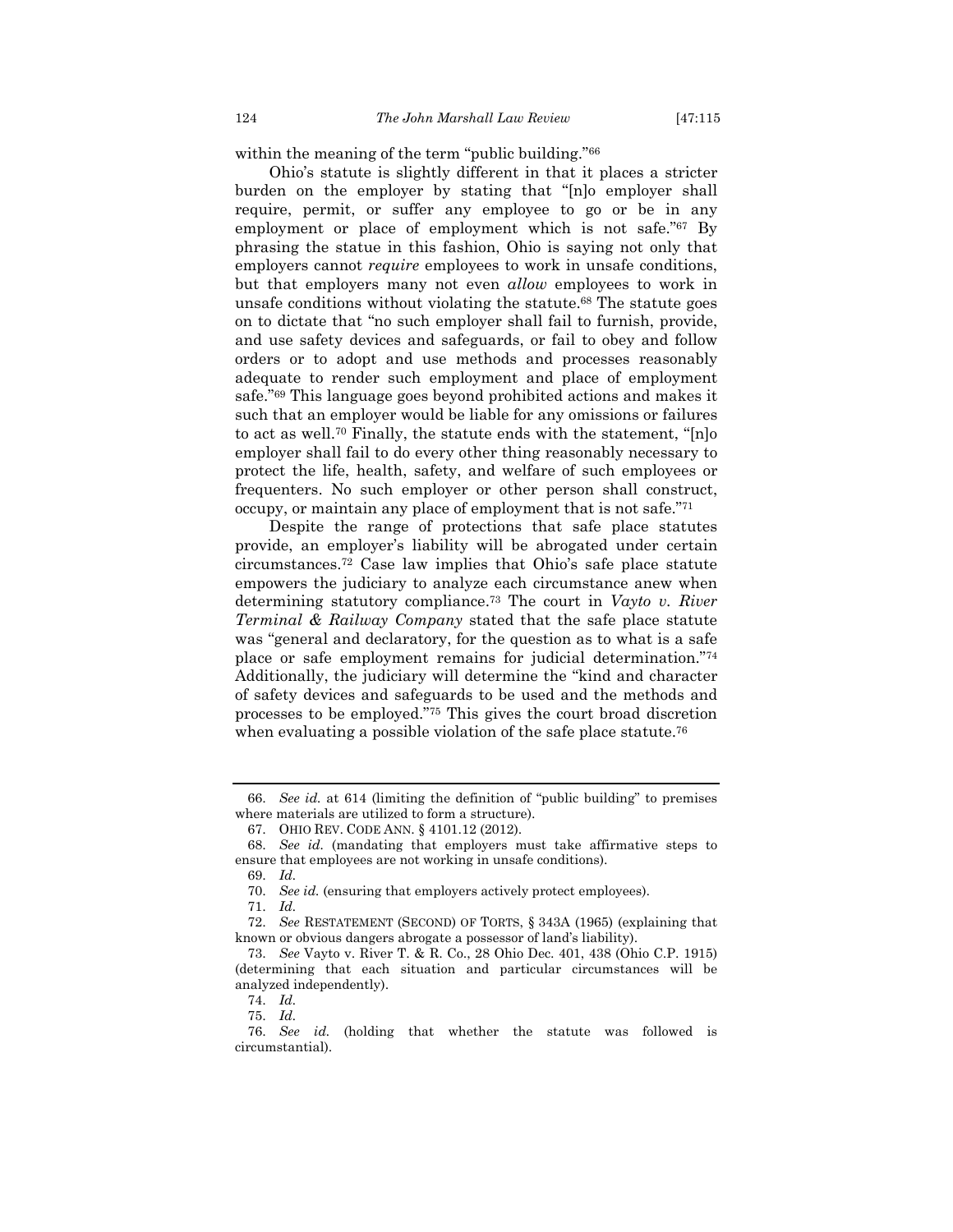#### *E. The Open and Obvious Doctrine*

When a plaintiff voluntarily confronts an open and obvious danger, his negligence is greater than the defendant's.<sup>77</sup> Where a hazard is not open or obvious, the property owner or operator has a duty to foresee the hazard and protect against it.78 For example, the Supreme Court of New York in *Patterson v. Troyer Potato Products* held that the bottom shelf in an aisle of a store was not an open and obvious danger.79 The Louisiana Court of Appeals in *Wallace v. Howell* held that the wet floor in the laundry room of an apartment was also not an open and obvious danger.80 In both situations, the property owner or operator had a duty to protect against the hazard because the danger was not open and obvious.<sup>81</sup>

In regards to invitees, property owners have a duty to maintain premises in a reasonably safe condition and to warn invitees of the dangerous conditions of any hidden dangers.82 In analyzing the duty of care required, the common law dictates that property owners owe invitees ordinary or reasonable care.<sup>83</sup> Reasonable care is defined as the degree of caution and concern for safety that an ordinarily prudent and rational person would use in the circumstances.84

#### *F. Concussion Litigation May Shed Light on the Issue*

Merril Hoge is one of the few former players who has succeeded in an individual claim against the NFL for the concussions he has sustained.85 While playing for the Bears, Hoge

 <sup>77.</sup> RESTATEMENT (SECOND) OF TORTS, § 343A.

 <sup>78.</sup> *See id.* (defining the duties associated with the open and obvious doctrine).

 <sup>79.</sup> *See* Patterson v. Troyer Potato Prods., 273 A.D.2d 865, 865 (N.Y. App. Div. 4th Dep't 2000) (reasoning that the shelf was near the floor level and was not easily seen).

 <sup>80.</sup> *See* Wallace v. Howell, 30 So. 3d 217, 218-19 (4th Cir. 2010) (asserting that because the tenant had no reason to know that the laundry room flooded when it stormed, the water was not open and obvious).

 <sup>81.</sup> *See id.* (finding that the flooding was sudden and unexpected); *Patterson*, 273 A.D.2d at 865 (concluding that hazards hidden near ground level are not open and obvious).

 <sup>82.</sup> RESTATEMENT (SECOND) OF TORTS, § 343A.

 <sup>83.</sup> *See id.* (discussing the open and obvious doctrine's requirement that possessors of land exercise reasonable care).

 <sup>84.</sup> *See id.* (providing illustrations of the reasonable care standard necessary for the open and obvious doctrine); *Symposium On Negligence In The Courts: The Actual Practice: Appendix Bibliography Of State Jury Instructions For Negligence*, 77 CHI.-KENT L. REV. 625 (2002) (listing the reasonable care definition used in Alaska, California, Colorado, Connecticut, Florida, Minnesota, Mississippi, New Hampshire, New York, Oregon, and Utah).

 <sup>85.</sup> *See* Jeremy P. Gove, *Three and Out: The NFL's Concussion Liability and How Players Can Tackle the Problem*, 14 VAND. J. ENT. & TECH. L. 649, 675 (2012) (discussing the evolution of concussion litigation).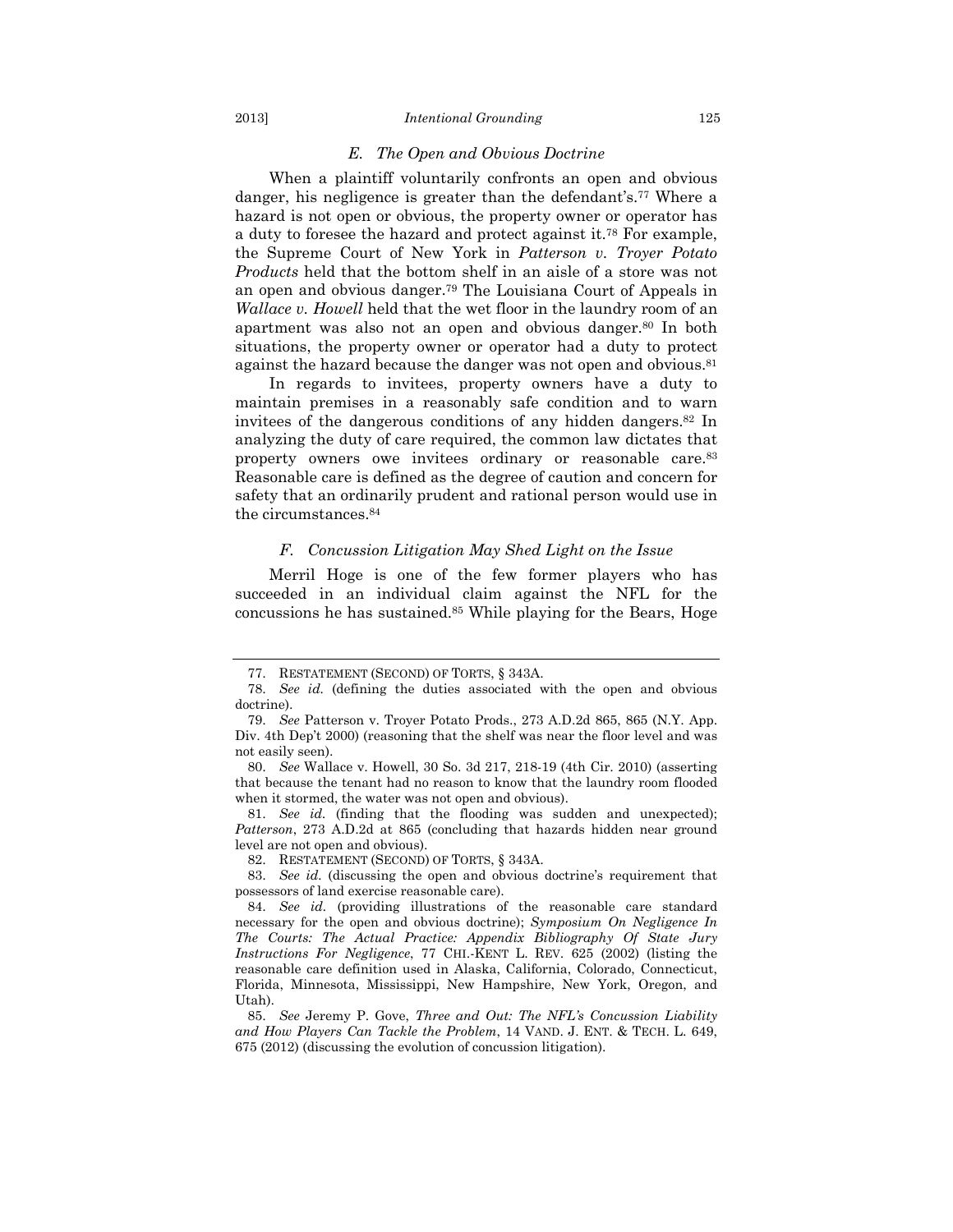suffered a concussion in a preseason game against the Chiefs.<sup>86</sup> He played the next week after being cleared by a team doctor even though he had trouble recalling plays.87 Six weeks after his first concussion, Hoge suffered a second blow to the head, causing him to retire from professional football.88 Following his retirement, Hoge sued the Bears' team physician for allowing Hoge to return to the field without warning him of the dangers of returning too soon. Ultimately, Hoge recovered a jury verdict for \$1.55 million.<sup>89</sup> Hoge also recovered an additional \$1 million in a workman's compensation suit against the Bears and from an NFL injury separation agreement, making his case the only successful lawsuit by a former NFL player against the League for its mismanagement of concussions.90

On August 14, 2007, in response to the attention football concussions received, the NFL held a League-wide concussion summit and disseminated new concussion guidelines.<sup>91</sup> Knowing the dangers associated with concussions, the League eventually changed regulations to improve working conditions for its players.92 In an attempt to make football safer for its players, the League announced stricter guidelines for when a player may return to the field following a concussion.93 In 2009, the NFL enacted a concussion guideline supplement after an "embarrassing" hearing before the House Judiciary Committee on the issue of player safety.94 During the hearing, NFL Commissioner Roger Goodell refused to say whether he thought

 91. *See* Complaint at 135, Maxwell v. NFL, No. BC465842 (Cal. Super. Ct. July 19, 2011) (claiming that the League recognized the danger and took action to rectify the problem).

 92. *See League Announces Stricter Concussion Guidelines*, NFL, Dec. 2, 2009, http://blogs.nfl.com/2009/12/02/league-announces-stricter-concussionguidelines (last visited Nov. 25, 2012) [hereinafter *League*] (releasing new return-to-play rules developed by the NFL's medical committee on concussions in conjunction with team doctors, outside medical experts, and the NFL Players Association in order to provide more specificity in making return-toplay decisions).

 93. *See id.* (expanding the rules to state that those who suffer a concussion should not return to play or practice on the same day if the player shows any signs or symptoms of a concussion).

 94. *See* Alan Schwarz, *NFL to Shift in Its Handling of Concussions*, N.Y. TIMES, Nov. 22, 2009,

http://www.nytimes.com/2009/11/23/sports/football/23concussion.html (last visited Jan. 25, 2013) (explaining that Roger Goodell was very vague during the congressional hearing).

 <sup>86.</sup> *Id.*

 <sup>87.</sup> *Id.*

 <sup>88.</sup> *Id.*

 <sup>89.</sup> *Id.*

 <sup>90.</sup> *See id.* (acknowledging Hoge's judgment); Rummana Hussain, *Hoge Wins Lawsuit Against Doctor*, CHICAGO TRIBUNE, July 22, 2002, http://articles.chicagotribune.com/2000-07-22/sports/0007220191\_1\_hogeconcussions-braindamage (detailing Hoge's lawsuit and recovery).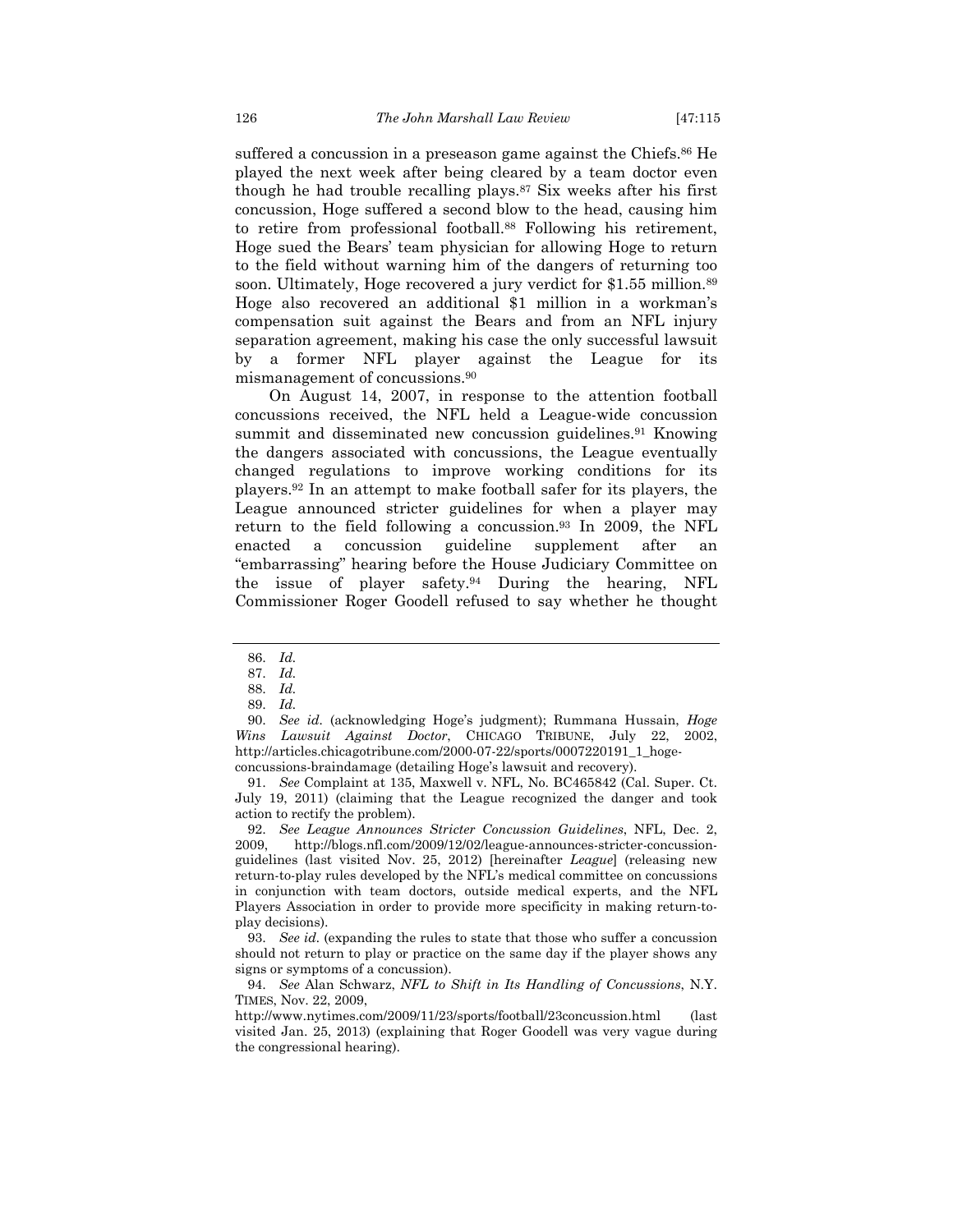the cognitive decline observed in retired players was linked with their time in the NFL.95 Also, committee members, former players, and even a former team executive criticized the Commissioner for the League's negligence in handling brain injuries in active and former players.96

The League is facing a class-action lawsuit including over 3,000 current and former players for the NFL's mismanagement of concussions.97 The Master Complaint filed by these players states that the NFL had a "duty to provide players with rules and information to protect the players as much as possible from shortterm and long-term health risks."98 On August 29, 2013, the parties reached a settlement agreement which would require the NFL to contribute \$765 million to cover injury compensation for retired players, fund medical and safety research, and pay litigation expenses; however, the judge overseeing the proceedings has yet to approve the proposed settlement.<sup>99</sup>

The history of concussions in the NFL demonstrates that when player safety is compromised, the NFL has attempted to remedy the issue.100 However, despite its promulgation of new rules and regulations to make the game safer, the NFL has nonetheless been criticized for knowingly putting players' health at risk and for not acting quickly enough to protect players' safety.101

 <sup>95.</sup> *See* Alan Schwarz, *NFL Scolded Over Injuries to Its Players*, N.Y. TIMES, (Jan. 25, 2013),

http://www.nytimes.com/2009/10/29/sports/football/29hearing.html?scp=2&sq= &st=nyt [hereinafter *NFL Scolded*] (quoting Goodell's vague responses to questioning).

 <sup>96.</sup> *See id.* (listing the people who criticized the NFL at the hearing).

 <sup>97.</sup> *See* Darren Heitner, *NFL Concussion Litigation: Breaking Down the NFL's Persuasive Motion To Dismiss The Amended Master Complaint*, FORBES, Sept. 2, 2012,

http://www.forbes.com/sites/darrenheitner/2012/09/02/nfl-concussion-

litigation-breaking-down-the-nfls-persuasive-motion-to-dismiss-the-amendedmaster-complaint (last visited Dec. 13, 2012) (explaining the arguments made in the motion).

 <sup>98.</sup> *Id.*

 <sup>99.</sup> *See* Darren Heitner, *Chicago Startup In Position To Revolutionize NFL Players' Concussion Detection And Analysis*, FORBES, Nov. 17, 2013, http://www.forbes.com/sites/darrenheitner/2013/11/17/chicago-startup-inposition-to-revolutionize-nfl-players-concussion-detection-and-analysis/.

 <sup>100.</sup> *See generally* Complaint, *supra* note 91 (stating that the NFL created the Mild Traumatic Brain Injury Committee in response to the number of concussions players sustained and explaining the evolution of how the NFL has handled the concussions).

 <sup>101.</sup> *See* Schwarz, *supra* note 94 (contending that after an embarrassing hearing on the issue of player safety before the House Judiciary Committee, the NFL seems to have begun to embrace the value of outside opinion).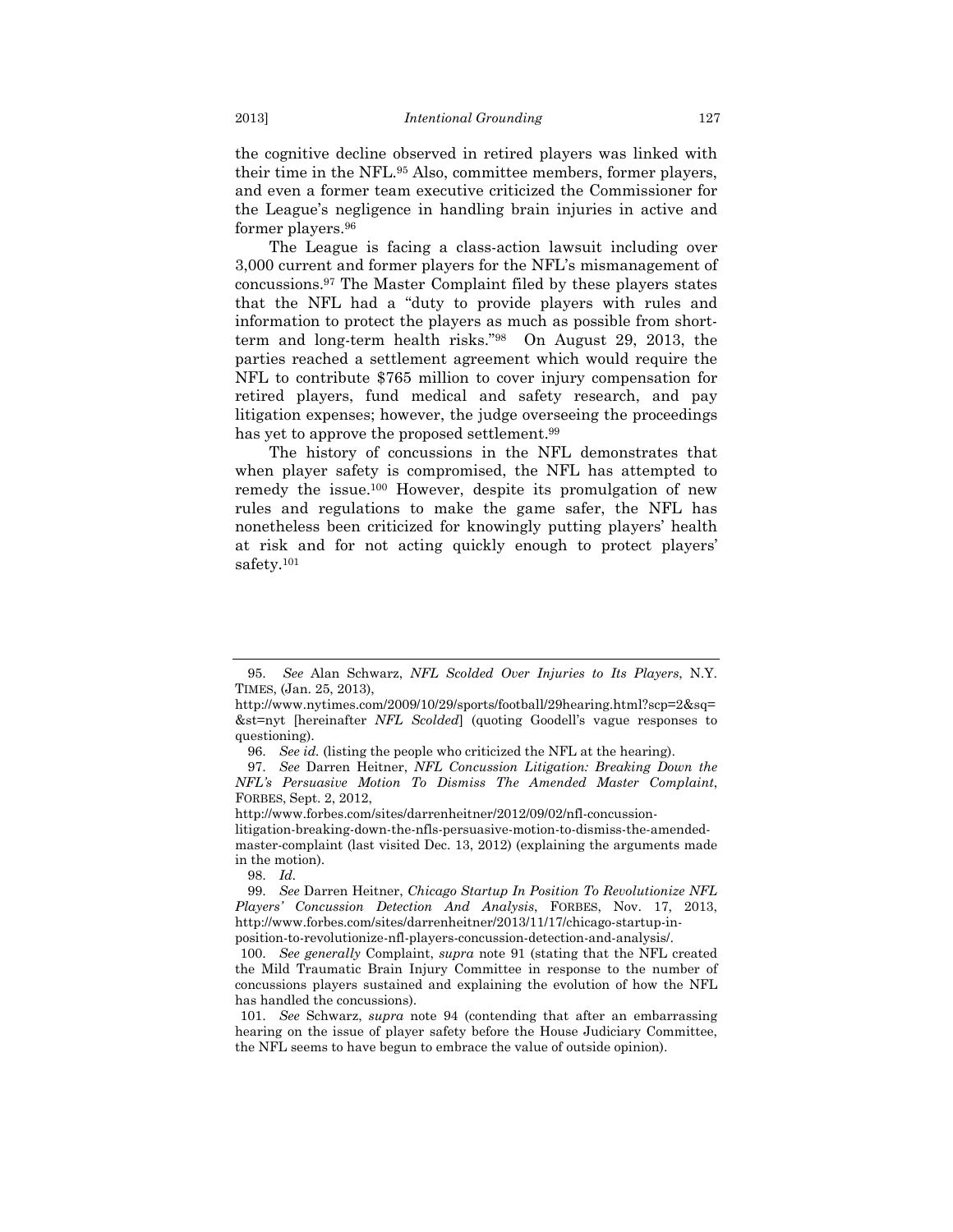### III. BEWARE OF THE BLITZ: EXISTING DOCTRINE PROTECTS PLAYERS BUT THE CBA MAY BLOCK LAWSUITS

#### *A. The CBA Should Not Block Litigation*

The current CBA covers a range of topics including player injuries and represents the full understanding between the NFL and the players.102 Section 44 of the CBA, which covers injury grievances, may govern in Brett Hartmann's case.103 Under the CBA, Hartmann could have filed for a grievance within twentyfive days of the injury and the NFL would have handled his legal claims through arbitration.104 A court may determine that his injury should have been reviewed by the NFL arbitration panel as required by the CBA.105 However, because the injury was caused by a field defect, not a "typical" football injury, the court may decide that the issue may be reviewed by a court in lieu of the arbitration panel.106

Section 301 of the Labor Management Relations Act (LMRA) may govern all CBAs affecting interstate commerce, thus preempting any and all state-law claims.107 Section 301(a) of the LMRA provides that when contracts between an employer and a union in an industry affecting commerce are violated, an action may be brought in the district court having jurisdiction of the parties, without regard to the amount in controversy or the citizenship of the parties.108

The purpose behind the preemption rule as it relates to the LMRA is two-fold.109 First, the rule is applied to ensure that the

 <sup>102.</sup> See generally *NFL Collective Bargaining Agreement*, *supra* note 30.

 <sup>103.</sup> *See id.* (explaining what an injury grievance is and how a professional football player qualifies for it).

 <sup>104.</sup> *See id.* (discussing the procedure and requirements for filing am injury grievance with the NFL).

 <sup>105.</sup> *See id.* at art. 44, § 7 (explaining that an injury grievance must be heard by an arbitration panel rather than a court).

 <sup>106.</sup> *See id.* (remarking that when an injury is not a typical football injury as outlined by the collective bargaining agreement a football player may not be required to submit his injury grievance to the arbitration panel as his sole remedy).

 <sup>107.</sup> *See* 29 U.S.C. § 141 (2012) (asserting that conflicts which interfere with commerce can be avoided or substantially minimized if employers, employees, and unions each recognize one another's legitimate legal rights).

 <sup>108.</sup> *See* 29 U.S.C. § 185(a) (2012) (stating which jurisdictions suits for violations of contracts between labor organizations representing employees in an industry affecting commerce may be brought); Samples v. Ryder Truck Lines, Inc., 755 F.2d 881, 884 (11th Cir. 1985) (naming the specifications for lawsuits for violations of contracts between an employer and a labor organization representing employees in an industry affecting commerce as defined in the LMRA).

 <sup>109.</sup> *See* Livadas v. Bradshaw, 512 U.S. 107, 123 (1994) (providing a detailed explanation of the preemption rule of the LMRA).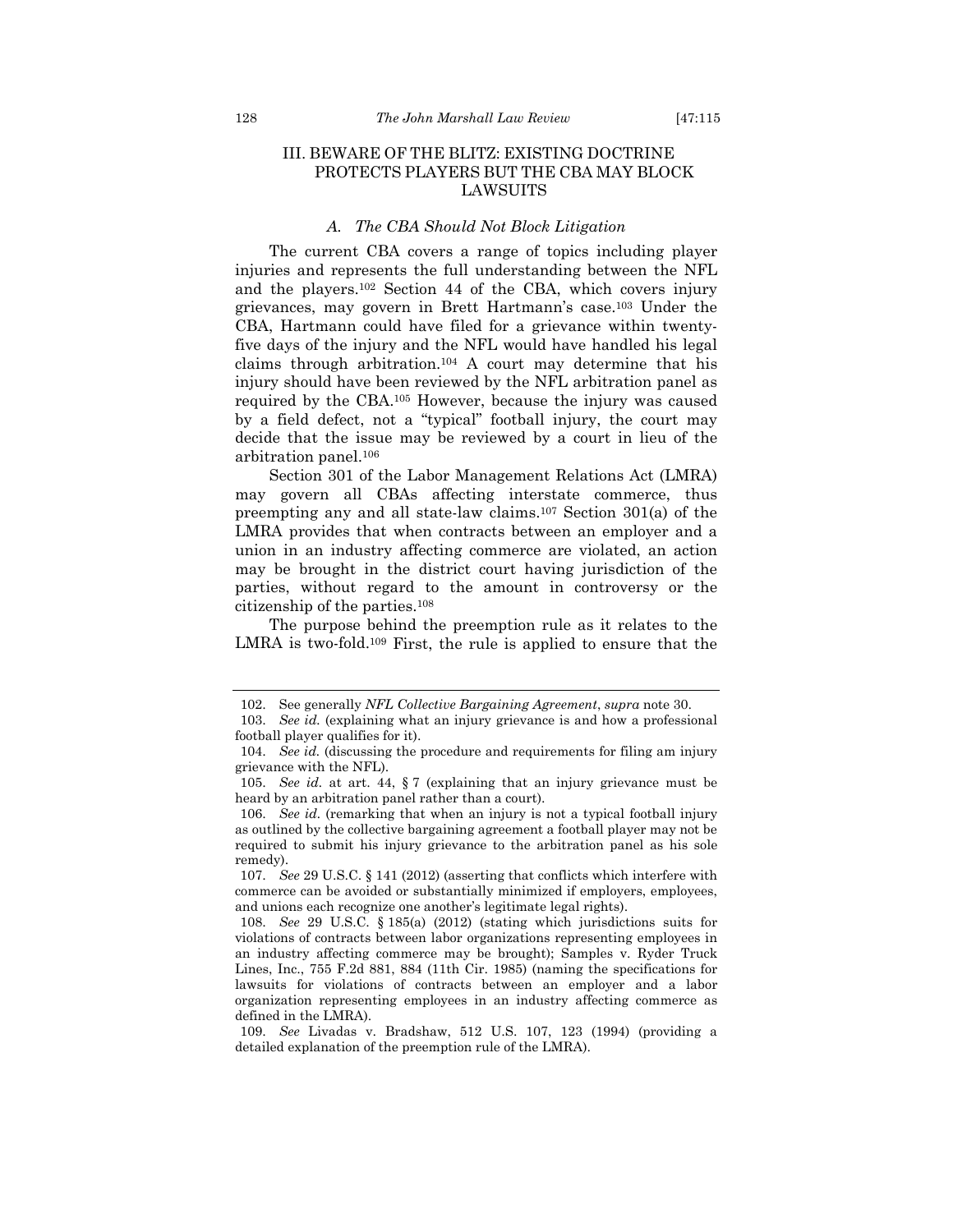purposes of Section 301 will not be frustrated by state laws attempting to determine questions related to the provisions of a labor agreement.110 Second, the rule is applied to ensure that parties do not attempt to escape their arbitration agreements by disguising actions alleging breaches of duties assumed in CBAs as tort suits.111 A preemption finding under Section 301 of the LMRA is not mandated simply by the contention that employees' state law claims "necessarily implicate" the CBA.112 Additionally, the mere fact that the court had to look at the CBA in order to determine that it was silent on any issue relevant to employees' state claims does not mean that the court had interpreted the CBA in such a way as to trigger the preemption rule.113 When the subject of the dispute is not the definition of contract terms, the fact that a CBA will be consulted during state-law litigation does not require the claim to be extinguished.114

If disputes fall under the existing CBA, the clauses within the agreement should control.115 Injuries and the process for handling injury claims are outlined extensively in the CBA.116 However, field quality issues are nowhere explicitly delineated in the CBA and because of this silence on the issue of field quality, the courtroom is the proper venue for field quality litigation.117

Another issue not explicitly delineated in the CBA is negligent misrepresentation.118 In *Bentley v. Cleveland Browns*, the Court of Appeals of Ohio addressed whether LeCharles Bentley's claims were governed by the NFL's CBA.119 In his complaint, Bentley alleged fraud and negligent misrepresentation, asserting that he contracted a staph infection from the Browns rehabilitation facility after it was represented as a world class facility.120 The court noted that while the parties agreed to

 <sup>110.</sup> *See id.* (describing the first step of the preemption rule).

 <sup>111.</sup> *See id.* (explaining the second step of the preemption rule).

 <sup>112.</sup> *See* Kline v. Sec. Guards, Inc. 386 F.3d 246, 256 (3rd Cir. 2004) (reasoning that merely referring to the CBA does not preempt a claim).

 <sup>113.</sup> *See id.* (stating that analyzing a CBA for silence on an issue does not equate to interpretation).

 <sup>114.</sup> *See Livadas*, 512 U.S. at 123 (explaining that merely consulting the CBA does not preempt a claim).

 <sup>115.</sup> *See generally NFL Collective Bargaining Agreement*, *supra* note 30 (dictating a wide variety of topics upon which the NFL and the NFLPA agreed including injuries, lockouts, and lawsuits).

 <sup>116.</sup> *See id.* at art. 44, § 7 (listing injuries covered by the agreement and the procedure that professional football players must use in order to have their injury grievances heard before the NFL arbitration panel).

 <sup>117.</sup> *See generally id.* (lacking any terms or clauses pertaining to field quality).

 <sup>118.</sup> *See generally id.* (containing no terms or clauses pertaining to negligent misrepresentation).

 <sup>119.</sup> *See Bentley*, 958 N.E.2d at 588 (explaining that Bentley had to sign the CBA as a condition of his employment with the Cleveland Browns).

 <sup>120.</sup> *See id.* at 587 (asserting that the rehabilitation center was known to be an unsterile environment).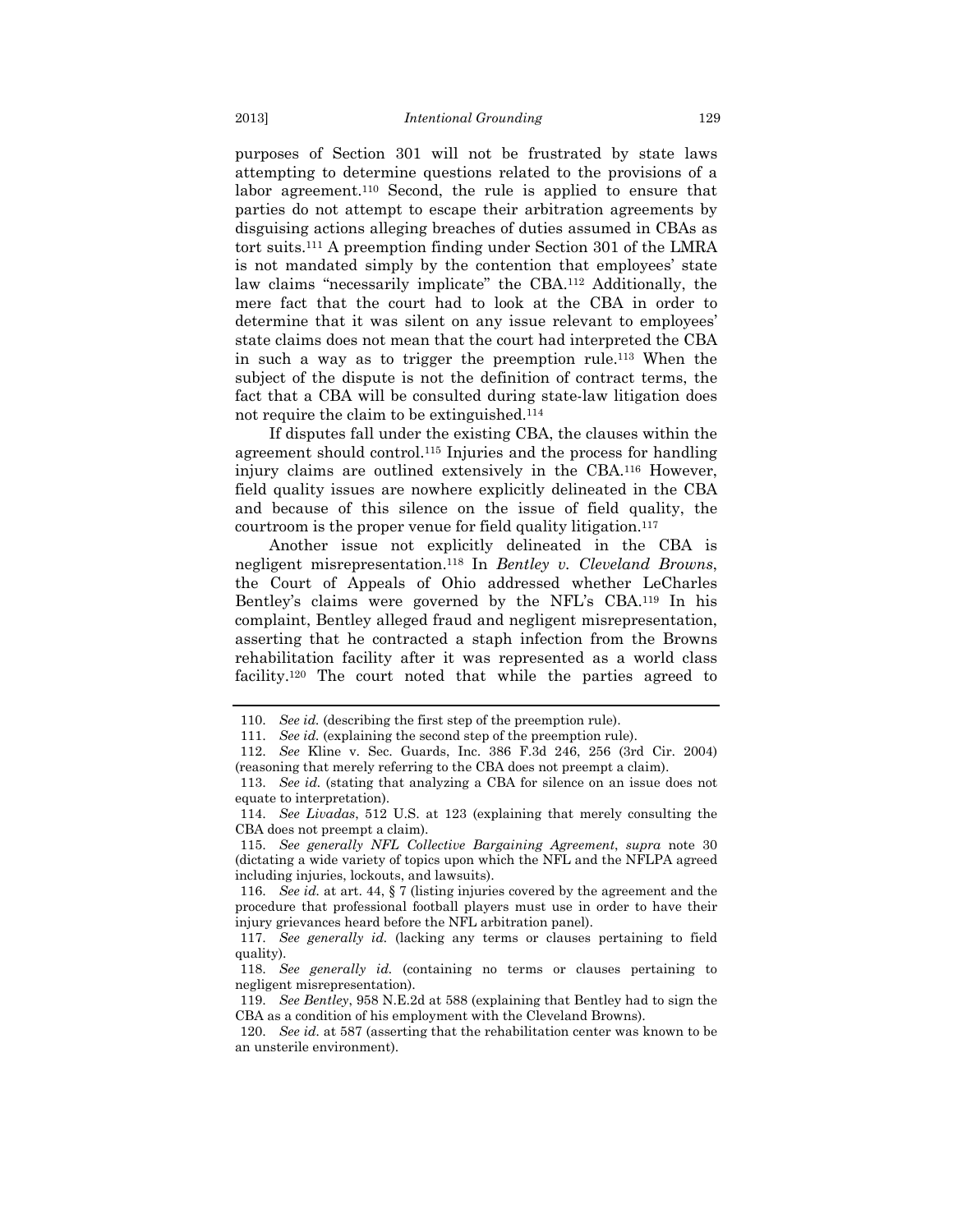arbitrate disagreements within the scope of the CBA, parties cannot be compelled to arbitrate a dispute that falls outside the scope of the agreement.<sup>121</sup> The court determined that the claims for fraud and negligent misrepresentation did not implicate the CBA, and therefore state law was applied.122 Hartmann's case is similar to *Bentley* in that field quality issues are nowhere implicated by the CBA. Therefore, Hartmann should not be limited where field quality is not outlined in the agreement.123 As in *Bentley*, where the CBA was not governing authority, state law will be controlling, and thus safe place statutes will likely be applied.124

Similarly, in *Jurevicius v. Cleveland Browns*, the United States District Court for the Northern District of Ohio held that Jurevicius' claims of fraud and negligent misrepresentation neither arose from nor required the interpretation of the CBA.125 The court noted that there is no need to interpret the CBA to determine the outcome of the claims because no provision of the CBA covers these types of allegations.126 Hartmann's case is akin to *Jurevicius* because, like negligent misrepresentation, field quality issues are not implicated by the CBA, and therefore Hartmann should not be limited by the agreement.127 As in *Jurevicius*, state law should be applied in Hartmann's case where issues are not outlined in the CBA.128

#### *B. Safe Place Statutes Promise Safe Working Conditions for Employees*

Courts will likely find that the NFL, as an employer, must furnish a place of employment which is safe for employees in order to comply with safe place statutes.129 With over 1,200 squares of

 <sup>121.</sup> *See id.* at 589 (claiming that negligent misrepresentation was not an issue that players agreed to submit to arbitration).

 <sup>122.</sup> *See id.* (holding that state law would govern and that arbitration could not be compelled).

 <sup>123.</sup> *See generally NFL Collective Bargaining Agreement*, *supra* note 30 (lacking any terms or clauses in the agreement which dictate standards for field quality or mandated playing surfaces).

 <sup>124.</sup> *See Bentley*, 958 N.E.2d at 589 (expressing that state law applies where the CBA does not govern).

 <sup>125.</sup> *See Jurevicius*, 2010 U.S. Dist. LEXIS 144096, at \*48 (holding that Jurevicius' claims did not require interpretation of the CBA and were not preempted by Section 301 of the LMRA).

 <sup>126.</sup> *See id.* at \*38 (finding that no language in the CBA implicates negligent misrepresentation or fraud).

 <sup>127.</sup> *See generally NFL Collective Bargaining Agreement*, *supra* note 30 (lacking any terms in the agreement which dictate standards for field quality).

 <sup>128.</sup> *See Jurevicius,* 2010 U.S. Dist. LEXIS 144096, at \*48 (remanding claims to state court as the proper venue for issues not agreed upon in the CBA).

 <sup>129.</sup> *See* OHIO REV. CODE ANN. § 4101.12 (2012) (mandating that employers must furnish safe places of employment to employees); WIS. STAT. § 101.11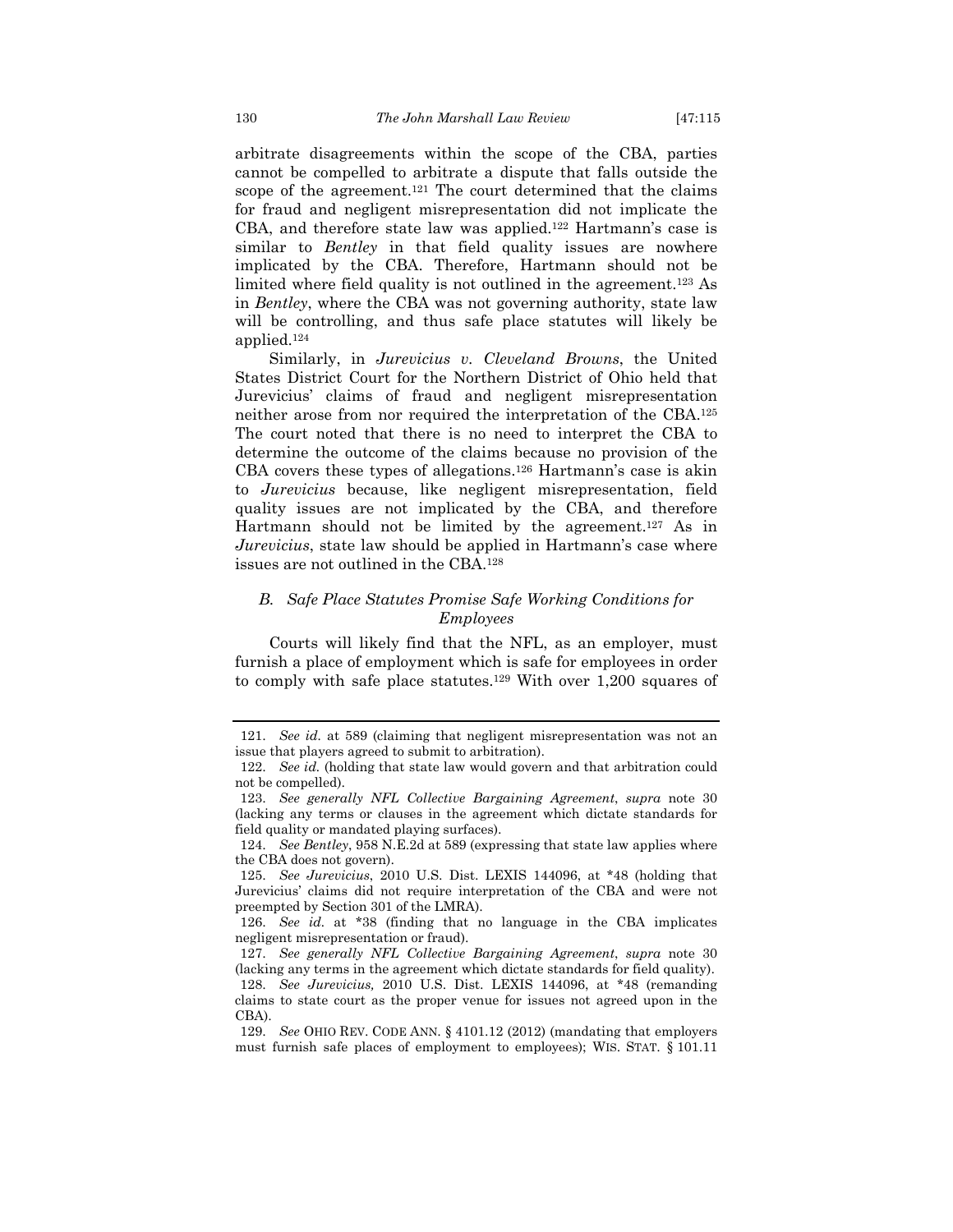grass installed in the field at Reliant Stadium, there are many potential hazards a player could face.130 The question then becomes, how safe must a playing field be to comply with statutory law? Because nearly all jurisdictions utilize very similar safe place statutes, Wisconsin and Ohio will be analyzed in an effort to answer this question.131

Wisconsin's statute dictates that an employer must do everything reasonably necessary to protect the life, health, safety, and welfare of employees.132 This includes providing methods and processes which render both employment and places of employment safe.133 Because an employer must do everything within reason for the safety of the employees and there are safer ways to maintain a field, needlessly creating hazardous seams would be in violation of this statute.134

Case law implies that under Wisconsin's safe place statute, Hartmann would likely have a successful case.135 In *Ruppa v. American States Insurance*, the plaintiff was severely injured when his horse slipped and fell during an arena show,<sup>136</sup> much like how Hartmann fell during a game at Reliant Stadium.137 The plaintiff, Dr. Ruppa, claimed the injury was caused by the defendants' negligence in their failure to provide and maintain a safe and suitable place for the horse show, which constituted a breach of their duties under the Wisconsin safe-place statute.138 Similar to how the poor surface of the arena caused the horse to slip and injure the plaintiff in *Ruppa*, the poor playing surface at Reliant Stadium caused Brett Hartmann to catch his foot and tear

<sup>(2011) (</sup>mandating that employers must furnish safe places of employment to employees).

 <sup>130.</sup> *See Ex-Texans Punter Sues*, *supra* note 4 (illustrating how workers at Reliant Stadium piece together trays of grass and commenting that the method has been known to cause unevenness and lifted edges).

 <sup>131.</sup> *See* Kastenberg, *supra* note 59, at 201 (stating that most jurisdictions have similar safe place statutes).

 <sup>132.</sup> *See* WIS. STAT. § 101.11 (listing employee safety requirements).

 <sup>133.</sup> *See id.* (requiring that facilities must be kept safe for employees).

 <sup>134.</sup> *See Panel*, *supra* note 51 (describing how certain serious injuries occur more often on artificial turf than on grass).

 <sup>135.</sup> *See Ruppa*, 91 Wis.2d at 640 (finding that where the safe place statute is applicable, owners of a facility are liable "only for injury resulting from structural defects and unsafe conditions associated with structure"). Alternatively, under common law, the court found that an owner of land "owes one lawfully on the premises a duty or ordinary care", and it is possible that a defective condition on the arena floor "may have constituted a breach of [the owner's] common law duty." *Id.* at 643-44.

 <sup>136.</sup> *See id.* at 633 (detailing how Doctor Ruppa was injured when he was thrown from his horse).

 <sup>137.</sup> *See* Raley, *supra* note 3 (explaining how punter Brett Hartmann was injured after his foot got caught in a defect in the field surface of Reliant Stadium).

 <sup>138.</sup> *See Ruppa*, 91 Wis.2d at 639 (the safe place statute dictates that employers furnish safe places of employment to employees).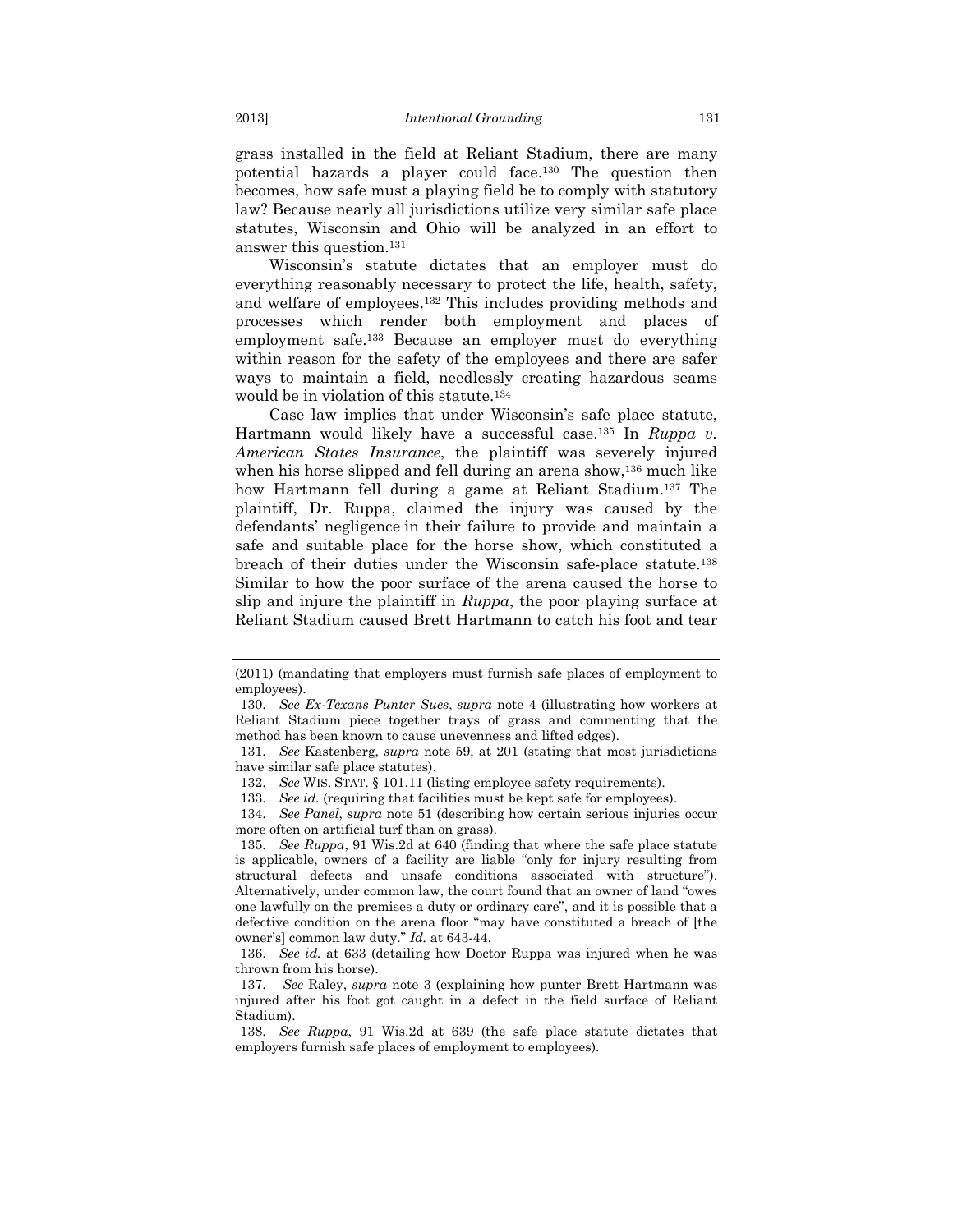ligaments in his knee.139 The court in *Ruppa* held that the plaintiff's factual allegations stated a safe-place cause of action; therefore, one would expect that Hartmann's case states a valid cause of action as well.140

In contrast, Hartmann's case is dissimilar from *Hoepner v. City of Eau Claire*, in which the court determined that the municipal softball field was not covered by the safe place statute.141 The court in *Hoepner* found that the field was neither a business nor a place of employment because the city did not generate any revenue from the operation of the field.142 Unlike the field in *Hoepner*, Reliant Stadium and the NFL profit from professional football games. Therefore, Reliant Stadium would fall under the provisions of the safe place statute.143

Ohio's statute dictates that no employer shall fail to use safeguards, or fail to adopt and use methods and processes reasonably adequate to render a place of employment safe.144 Utilizing strong language, Ohio's safe place statute goes on to state that "no employer shall fail to do every other thing reasonably necessary to protect the life, health, safety and welfare of such employees or frequenters."145 There is a compelling argument to be made that Reliant Stadium has failed to do "every other thing reasonably necessary" to safely maintain field quality.146

The Ohio court in *Vayto v. River Terminal & Railway Company* stated that the safe place statute was general and declaratory, leaving to judicial determination the question of what is a safe place or safe employment.147 The court went on to explain that determining if employment was safe would "depend upon the circumstances of each particular case and situation. A workshop, factory, mine or other place of employment can, in the nature of

 <sup>139.</sup> *See Ex-Texans Punter Sues*, *supra* note 4 (indicating that Hartmann tore his ACL at Reliant Stadium on December 4, 2011 during a game against the Atlanta Falcons).

 <sup>140.</sup> *See Ruppa*, 91 Wis. 2d at 640 (reasoning that the field was not a profitmaking enterprise).

 <sup>141.</sup> *See Hoepner*, 264 Wis. at 613 (holding that the municipal field was a public building).

 <sup>142.</sup> *See id.* at 611 (reasoning that the softball field was not a place of employment because the city, in operating the field, was not engaged in any industry, trade, or business, and its employees maintaining the field were not employed for direct or indirect gain or profit).

 <sup>143.</sup> *See Ruppa*, 91 Wis.2d at 639 (revealing that a place of employment as defined by the safe place statute is any profit-making enterprise).

 <sup>144.</sup> *See* OHIO REV. CODE ANN. § 4101.12 (2012) (listing the requirements of the Ohio safe place statue).

 <sup>145.</sup> *Id.*

 <sup>146.</sup> *See Panel*, *supra* note 51 (describing how grass may be a safer alternative because certain serious injuries occur more often on artificial turf than on grass).

 <sup>147.</sup> *Vayto*, 28 Ohio Dec. at 438.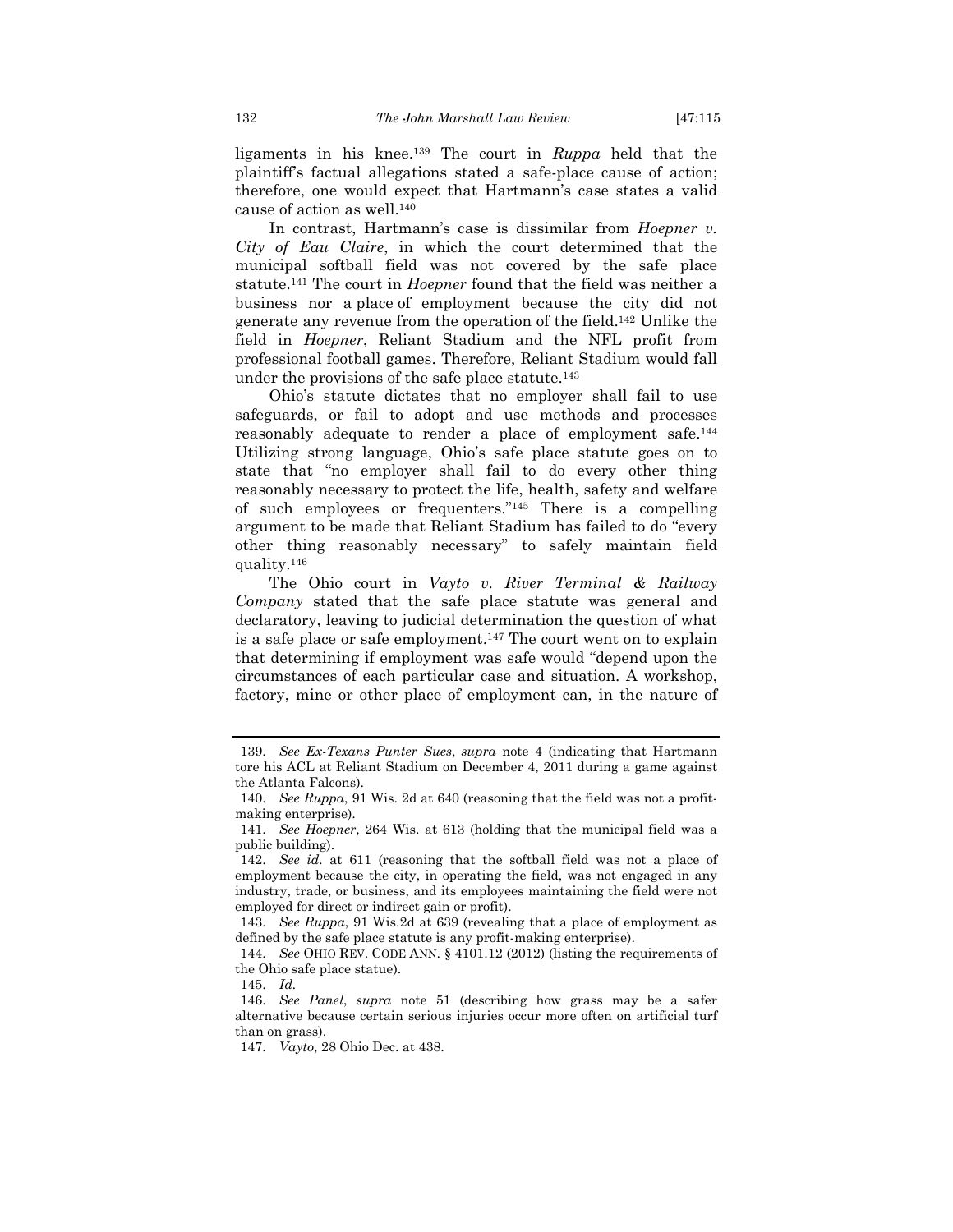things, be made no safer than is reasonably consistent with the practical operation of the business being there conducted."148

Applying the reasoning of *Vayto*, Reliant Stadium could be made safer while being "reasonably consistent with the practical operation of the business."149 Defendants SMG and HCCSC, in operating their business, utilize grass trays at Reliant Stadium.150 Although Defendants had enough grass trays on hand to fill three football fields, they failed to make the playing field safe on the day Brett Hartmann was injured.151 Accounts of the condition of the field on the day Hartmann was injured reveal that the surface had even more indentations and lifted areas than usual.152 Some argue that the surface was in a dismal condition because the field had been used by high school football teams earlier in the week.153 Because the extra grass trays Reliant Stadium had on-hand were not utilized, the dictates of *Vayto* were not followed because the field at Reliant Stadium could have been made safer even while keeping with their standard operating procedures.154

The safe place statutes clearly dictate that employers must furnish safe employment.155 There is a strong argument to be made that Reliant Stadium, as a place of employment, is in violation of the statutes because its playing surface, which is constructed from over 1,200 trays of sod, is unsafe for the playeremployees.156 Choosing artificial turf as an alternative to trays of sod may not comply with the safe places statutes either because studies suggest that artificial turf can be dangerous as well.157 In

 <sup>148.</sup> *Id.*

 <sup>149.</sup> *See* Plaintiff's Original Petition and Request for Disclosures, *supra* note 5, at 4 (detailing that Reliant Stadium keeps a large number of extra grass trays on hand in case trays become worn and need to be replaced).

 <sup>150.</sup> *See Ex-Texans Punter Sues*, *supra* note 4 (describing how Reliant Stadium piece together trays of grass to construct a playing surface for football games).

 <sup>151.</sup> *See* Plaintiff's Original Petition and Request for Disclosures, *supra* note 5, at 4 (questioning why the extra grass trays on hand were not utilized to replace pieces of sod which had been torn up due to activities earlier in the week).

 <sup>152.</sup> *See* Raley, *supra* note 3 (providing first-hand accounts that the Reliant Stadium field surface was uneven).

 <sup>153.</sup> *See id.* (giving players' opinions that the Reliant Stadium field got chopped up due to its use by high school teams earlier in the week).

 <sup>154.</sup> *See Vayto*, 28 Ohio Dec. at 438 (reasoning that if a safety measure is not unreasonable in light of a business's standard operating procedure, then it should be required under the safe place statute).

 <sup>155.</sup> *See* WIS. STAT. § 101.11 (2011); OHIO REV. CODE ANN. § 4101.12 (2012) (directing employers to furnish safe places of employment to employees).

 <sup>156.</sup> *See* Raley, *supra* note 3 (establishing that the field surface at Reliant Stadium is composed of many squares of sod, or grass trays, which are dangerous for players due to gaps and continuity problems).

 <sup>157.</sup> *See Panel*, *supra* note 51 (studying serious knee and ankle injuries in professional football players occurring on various playing surfaces including natural grass and artificial playing surfaces).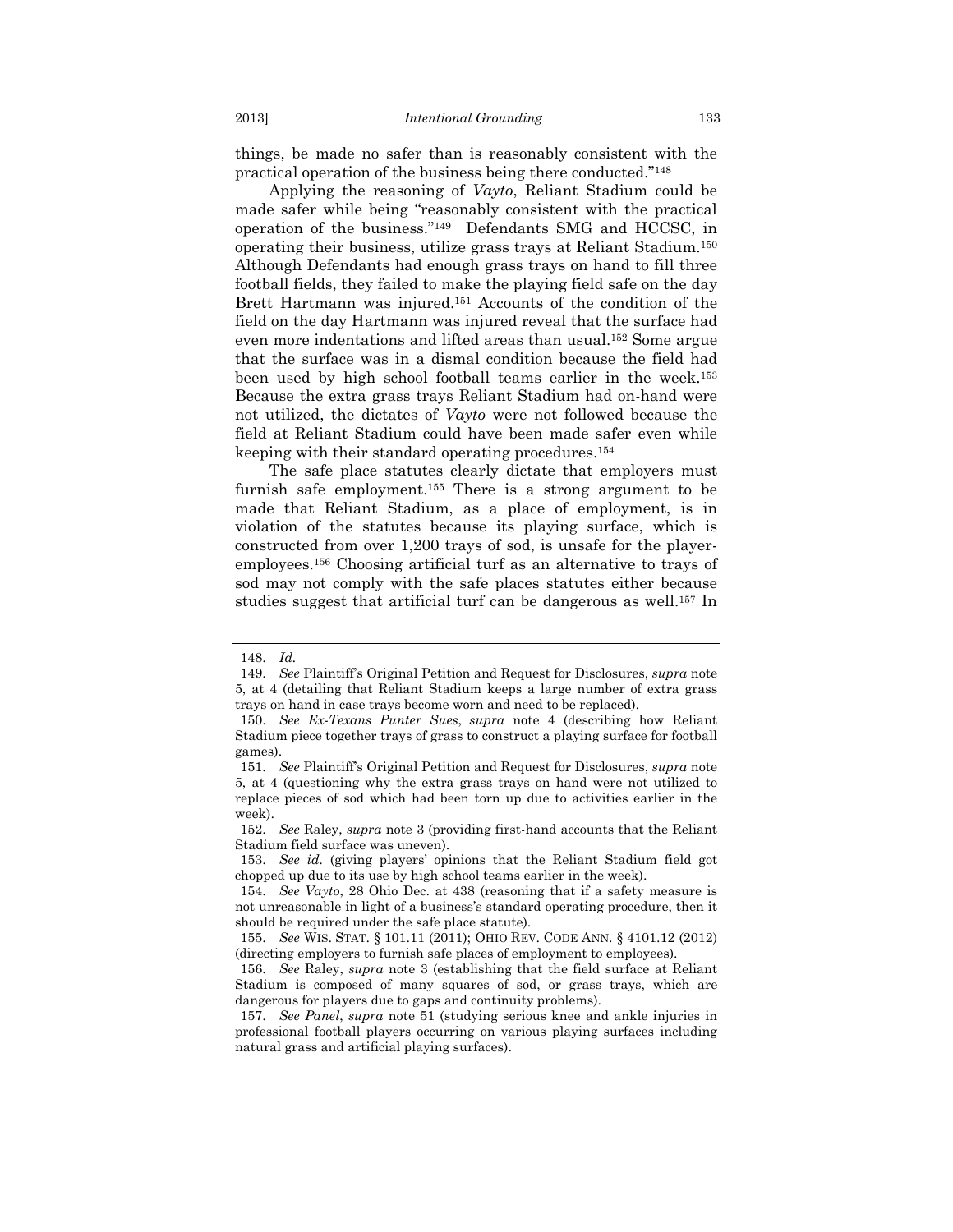fact, studies indicate that certain serious knee and ankle injuries happen more often in games played on artificial turf than on grass.158 Choosing natural grass would be safer than artificial turf and is not unreasonable in light of the NFL's business operations in that many other stadiums have natural grass fields.159

Reliant Stadium's current method of utilizing 1,200 trays of sod is clearly unsafe and fails to comply with safe place statutes. Having so many individual trays of sod creates innumerable seams between pieces of sod and many potential hazards for players.160 Compliance with the safe place statutes may be achieved through installing a full-field piece of sod or natural grass.161 By using a full-field piece of sod or natural grass, seams would be avoided and players would face fewer hazards, thereby creating a safer employment environment for professional football players.

#### *C. Open and Obvious Doctrine Will Not Abrogate Statutory Duties*

A court will likely find that hazardous seams between pieces of sod are not an open, unconcealed, or obvious hazard. The seams are very different from swimming pools, steps, or ditches, which courts have widely deemed open and obvious dangers.162 Seams are more analogous to situations in which case law suggests a defect is not an open and obvious danger.163 Seams are more akin to the store shelf in *Patterson v. Troyer Potato Products* which was protruding 3 or 4 inches near floor level where neither plaintiff nor

 <sup>158.</sup> *See id.* (suggesting that FieldTurf, the most popular artificial playing surface, had a higher rate of injury than natural grass surfaces).

 <sup>159.</sup> *See Vayto*, 28 Ohio Dec. at 438 (reasoning that if a procedure is not unreasonable in light of a business's standard operations, then it should be required under the safe place statute).

 <sup>160.</sup> *See* Plaintiff's Original Petition and Request for Disclosures, *supra* note 5, at 4 (detailing the method Reliant Stadium employs to create the playing surface and asserting that this method creates an unsafe, uneven, and unsuitable football field).

 <sup>161.</sup> *See* Raley, *supra* note 3 (revealing that the surface at Reliant Stadium is composed of trays of grass which are pieced together much like a puzzle, often resulting in visible unevenness).

 <sup>162.</sup> *See generally Ex parte* Industrial Distribution Services Warehouse, Inc., 709 So.2d 16 (Ala. 1997) (stating that a premises owner is not liable for injuries resulting from danger that was known to invitees or that invitees should have observed through exercise of reasonable care); Prince v. Wal-Mart Stores, Inc., 804 So.2d 1102 (Ala. Civ. App. 2001) (contending that no liability can attach to an owner if the invitee possesses knowledge of the dangerous condition); Ethyl Corp. v. Johnson, 345 Ark. 476, 49 S.W.3d 644 (2001) (discussing the duty to maintain premises in a reasonably safe condition and to warn invitees of hidden dangers and the like); Wolford v. Ostenbridge, 861 So.2d 455 (Fla. Dist. Ct. App. 2d Dist. 2003) (examining a property owner's duties to invitees).

 <sup>163.</sup> *See Patterson*, 273 A.D.2d at 865 (holding that a defect near ground level was not an open and obvious danger).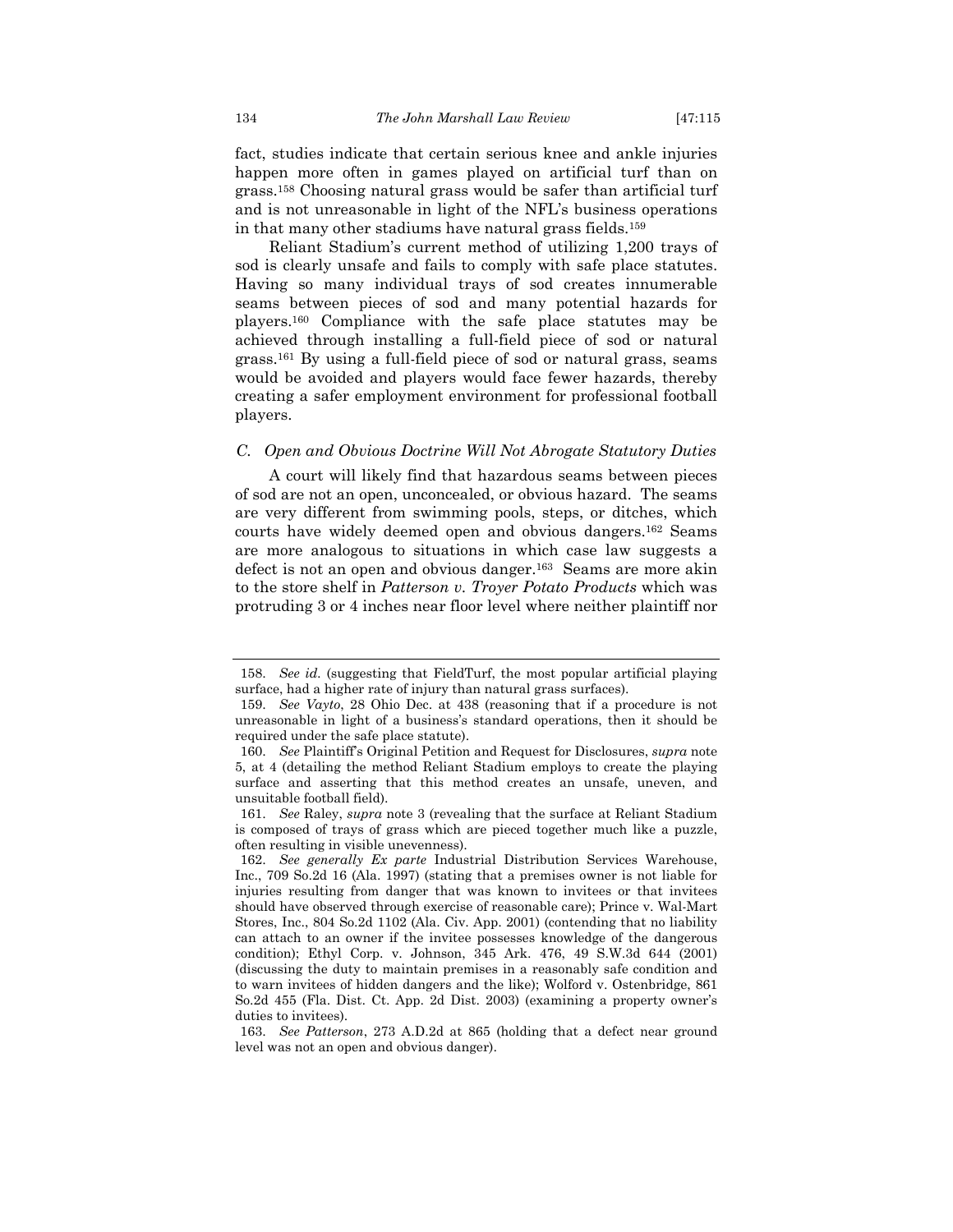anyone else noticed the shelf before it injured someone.164 In *Patterson*, the Supreme Court of New York determined the shelf was not open and obvious. Uneven seams are similar to the shelf because they are neither on eye-level nor easily seen.165 Similarities can also be drawn between seams and a wet floor in the laundry room of an apartment complex on a rainy day, which resulted in the tenant injuring her knee.166 The Louisiana Court of Appeals in *Wallace v. Howell* determined that the water on the floor of the laundry room was not open and obvious.<sup>167</sup> Uneven seams are similar to the wet floor of the laundry room because both are ground defects of which the victims did not have notice.168

If a court did find that the seams between grass trays at Reliant Stadium are open and obvious, the open and obvious doctrine would be a defense for the NFL, and the League could not be held liable for Hartmann's injury because a person assumes the risk of injury from open and obvious dangers.169 "[K]nowledge of the condition removes the sting of unreasonableness from any danger" surrounding it, "and obviousness may be relied on to supply knowledge [of the dangerous condition]."170 Hence the obvious character of the condition is incompatible with negligence in maintaining it.171 A plaintiff is barred from recovery when injured by a dangerous condition if there is no negligence on the part of the defendant.172 Therefore, the duty to keep premises in a

 <sup>164.</sup> *See id.* (finding that neither of the employees present noticed the shelf). 165. *See id.* (reasoning that the store shelf was not an open and obvious danger because it was nearly level with the ground and was not even noticed by store employees).

 <sup>166.</sup> *See Wallace*, 30 So.3d at 217 (finding that the accumulation of water in the laundry room occurred on the floor and was not open and obvious).

 <sup>167.</sup> *See id.* at 219 (reasoning that the apartment tenant had notice neither that the laundry room leaked after heavy rain nor that the washing appliances leaked).

 <sup>168.</sup> *See id.* (explaining that the landlord of the apartment did not give the apartment tenant any notice that water often accumulated on the floor of the laundry room after heavy rain storms).

 <sup>169.</sup> *See generally* Ernest H. Schopler, *Modern status of the rule absolving a possessor of land of liability to those coming thereon for harm caused by dangerous physical conditions of which the injured party knew and realized the risk*, 35 A.L.R.3d 230 (discussing the modern status of the rule absolving a possessor of land of liability for harm caused by dangerous conditions); James L. Isham, *Liability of local government entity for injury resulting from use of outdoor playground equipment at municipally owned park or recreation area*, 73 A.L.R.4th 496 (explaining liability for injury resulting from use of outdoor playground equipment at municipally owned park or recreation area).

 <sup>170.</sup> *See* HARPER & JAMES, LAW OF TORTS 1491 (1st ed. 1956) (illustrating how one can prove obviousness in the absence of proof that the plaintiff knew of the danger).

 <sup>171.</sup> *See id.* (contending it is unfair to hold a premises owner liable where his negligence is less than the plaintiff's negligence).

 <sup>172.</sup> *See id.* (asserting that even if the plaintiff was careful, so long as the danger was open and obvious, liability should not attach to the premises owner).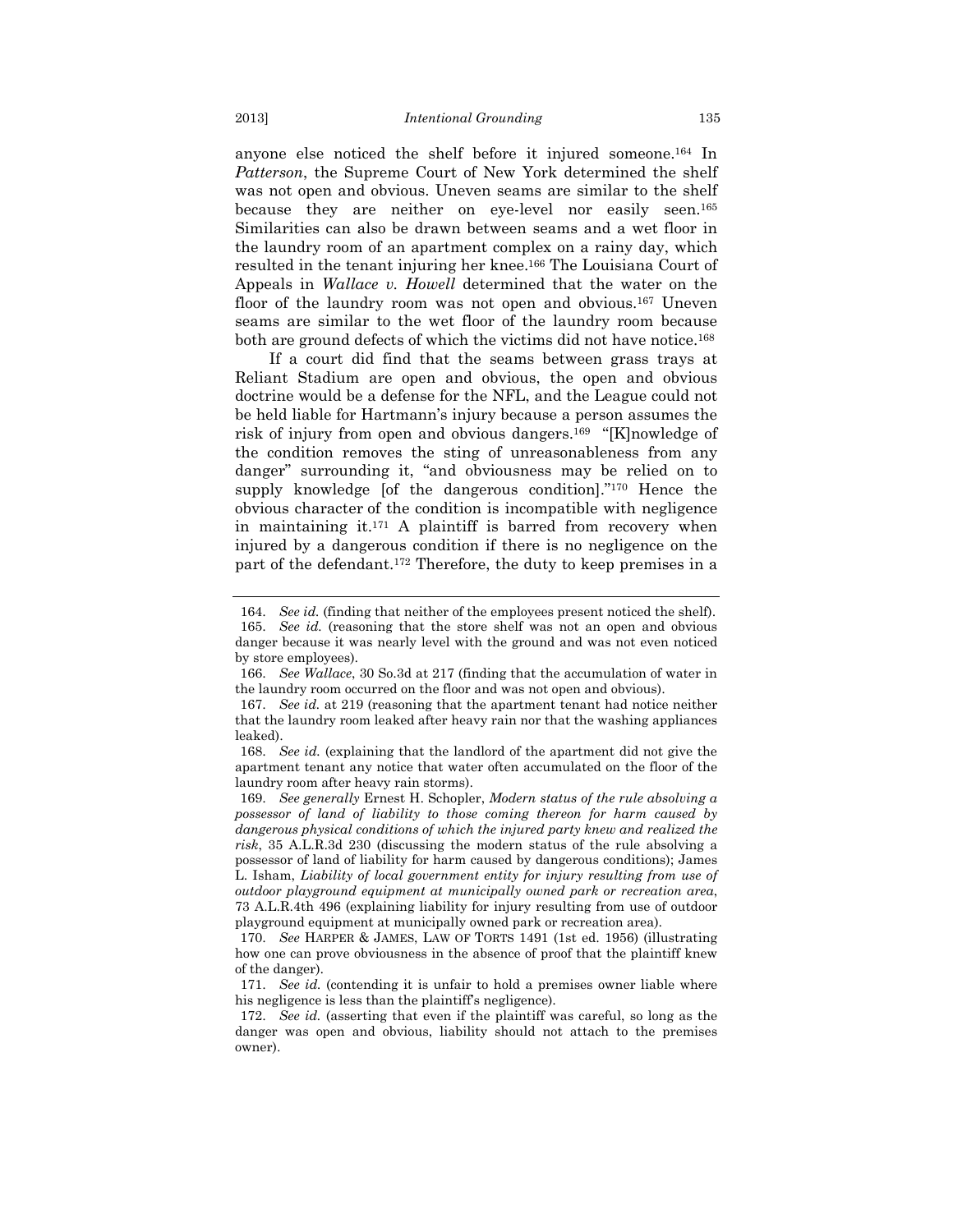reasonably safe condition is abrogated where a dangerous condition is open and obvious.173

Ultimately, the NFL has a duty to foresee and guard against hazards and to protect the players under statutory law.174 While a finding that the dangerous seams are an open and obvious danger could abrogate this duty, a court is more likely to find that the hazard was concealed because seams between pieces of sod are unlike open and obvious dangers such as swimming pools, steps, and ditches in that they are not large, noticeable hazards.175

#### *D. Impact on NFL*

The NFL could continue to face litigation due to poor field quality. Field quality is not something that is explicitly outlined in the CBA.176 Article 3 of the CBA bars lawsuits for conduct which is permitted by the agreement.177 Because neither field quality nor field maintenance is discussed in the CBA, players may sue for injuries resulting from field quality issues.178 Litigation can be very costly for a business.179 For this reason, the NFL may be interested in negotiating a solution to avoid litigation over field quality.180

Additionally, because field quality is not explicitly discussed in the CBA, the NFL may wish to add provisions to the CBA so as to limit future lawsuits.181 In order to change the terms and

 <sup>173.</sup> *See* Sidle v. Humphrey, 13 Ohio St. 2d 45, 48 (Ohio 1968) (reasoning that no liability should attach to the owner of the premises where a danger is open and obvious).

 <sup>174.</sup> *See* WIS. STAT. § 101.11 (2011); OHIO REV. CODE ANN. § 4101.12 (2012) (mandating that employers furnish safe places of employment to all of their employees).

 <sup>175.</sup> *See generally Ex parte* Industrial Distribution Services Warehouse, Inc., 709 So.2d 16 (holding that a premises owner is not liable for injuries resulting from an open and obvious danger), *Prince*, 804 So.2d 1102 (asserting that no liability can attach to an owner where the danger known), *Ethyl Corp.*, 345 Ark. 476 (discussing the duty to maintain premises in a reasonably safe condition and to warn invitees of hidden dangers and the like).

 <sup>176.</sup> *See generally NFL Collective Bargaining Agreement*, *supra* note 30 (lacking any terms or clauses in the agreement which dictate standards for field quality or mandated playing surfaces).

 <sup>177.</sup> *See id.* at art. 3, § 2 (detailing the types of lawsuits which the NFL and the NFLPA have agreed not to lodge against one another).

 <sup>178.</sup> *See generally id*. (lacking any provisions regarding field quality or field maintenance).

 <sup>179.</sup> *See Litigation Cost Survey*, *supra* note 18(attesting that litigation constitutes a significant economic cost of doing business); Belson, *supra* note 18 (expressing that the legal bills the NFL is facing are draining the insurance companies who wrote polices for the NFL).

 <sup>180.</sup> *See Litigation Cost Survey*, *supra* note 18 (explaining that litigation can be very costly); Belson, *supra* note 18 (stating that the expense of the legal ramifications of concussion litigation may be more than the NFL's insurers are equipped to absorb).

 <sup>181.</sup> *See id.* (contending insurers may start raising premiums or excluding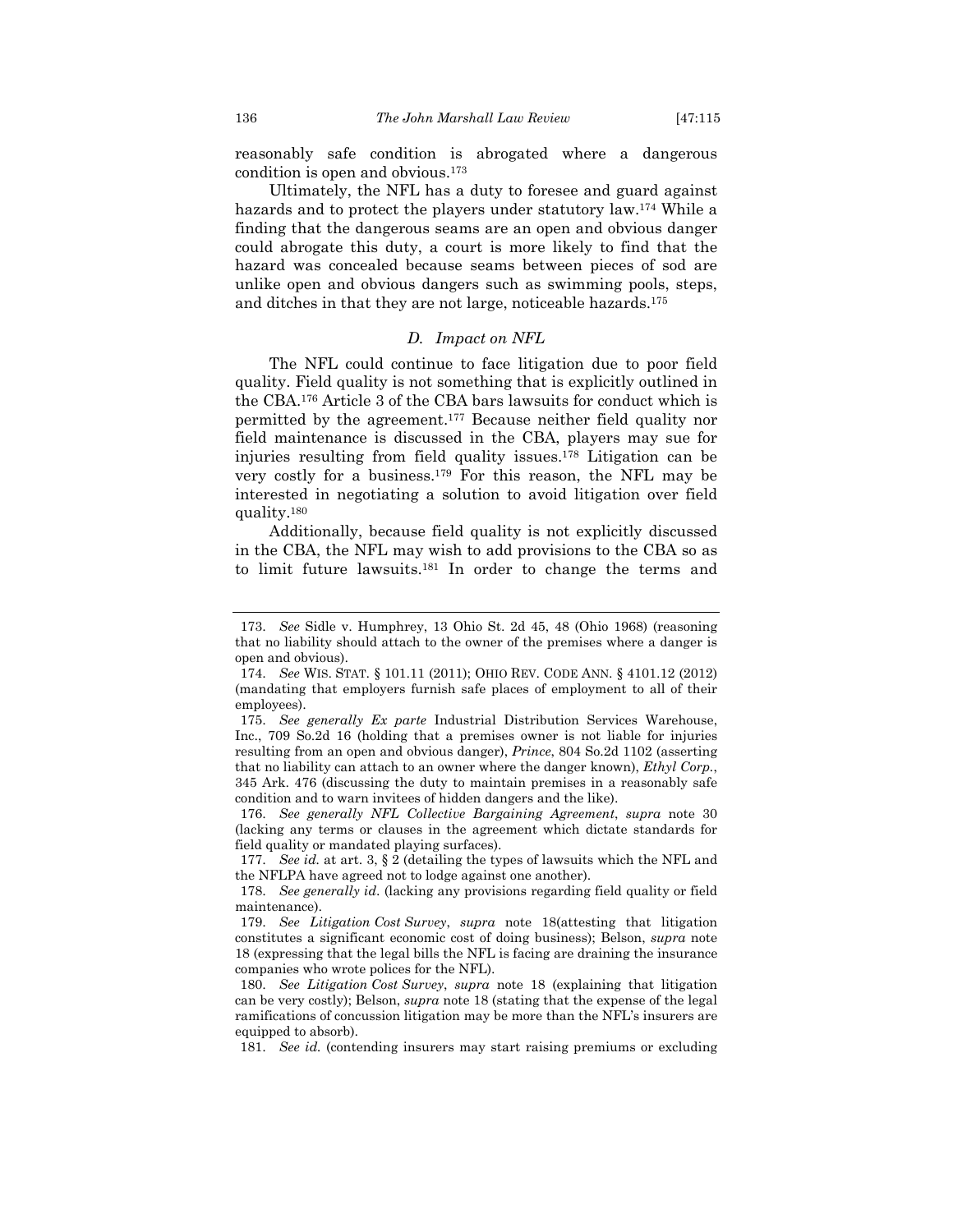conditions of the CBA, the NFL and NFLPA must mutually assent to those changes.182 However, the current CBA is controlling until 2020, and absent other incentives, players' representatives may have little motivation to renegotiate the terms of the CBA prematurely because doing so could limit players' potential recovery for injuries sustained due to poor field quality.183

Field quality litigation and concerns surrounding playing surfaces could lead to possible rule changes.184 The NFL Game Operations Manual currently lists certain guidelines that clubs must follow pertaining to field quality.185 Clubs must certify that fields are in compliance with the guidelines and have passed an impact hardness test, synthetic infill depth and evenness test, and a visual inspection.186 An impact hardness test is used to assess the safety and playability of a playing surface.187 The synthetic infill test is designed to ensure that turf is not too short or too long so as to impede game play. Finally, the visual inspection is meant to ensure that the playing surface is free of any defects or foreign objects.188

The manual states that for home games, clubs are responsible for having staff maintain the field and respond to any playing surface issues, but a single sentence in a guideline book is unlikely to absolve the NFL of all responsibility for injuries players sustain due to poor field quality.189 While it is laudable for the NFL to

concussions and other injuries from the policies they write for the NFL).

 <sup>182.</sup> *See NFL Collective Bargaining Agreement*, *supra* note 30, at 5, art. 2, § 4 (expressing that the agreement cannot be modified unless both the NFL and the NFLPA both agree to the modifications).

 <sup>183.</sup> *See id.* at xiv (displaying the timeframe during which the agreement is binding upon the NFL and the NFLPA).

 <sup>184.</sup> *See League*, *supra* note 92 (remarking that the NFL released a new and expanded statement on return-to-play rules for professional football players who sustain a concussion in response to criticism for the way the League handled players' head injuries and rehabilitation schedules).

 <sup>185.</sup> *See* Bell, *supra* note 47 (listing tests which field managers or staff of each individual football club are required to conduct to be in compliance with the Recommended Practices for the Maintenance of Infill and Natural Surfaces for NFL Games).

 <sup>186.</sup> *See id.* (mandating that individual football clubs are responsible for addressing any playing surface issue and remedying the issue before any gameplay ensues).

 <sup>187.</sup> *See G-max Testing - An Overview*, SPORTS TURF SOLUTIONS, http://www.turftest.com/gmax-overview.html (last visited on Jan. 29, 2013) (calculating a ratio comparing the maximum acceleration experienced during an impact, to the normal rate of acceleration due to gravity where the higher the value, the poorer the performance of the surface); Bell, *supra* note 47 (listing the requirements of the impact hardness test which dictates that the g-max must be less than one hundred g).

 <sup>188.</sup> *See id.* (detailing the requirements of the synthetic infill test and visual inspection which individual football clubs are responsible for conducting before games).

 <sup>189.</sup> *See id.* (explaining that the individual football clubs are responsible for having their field managers or staff address any playing surface issues and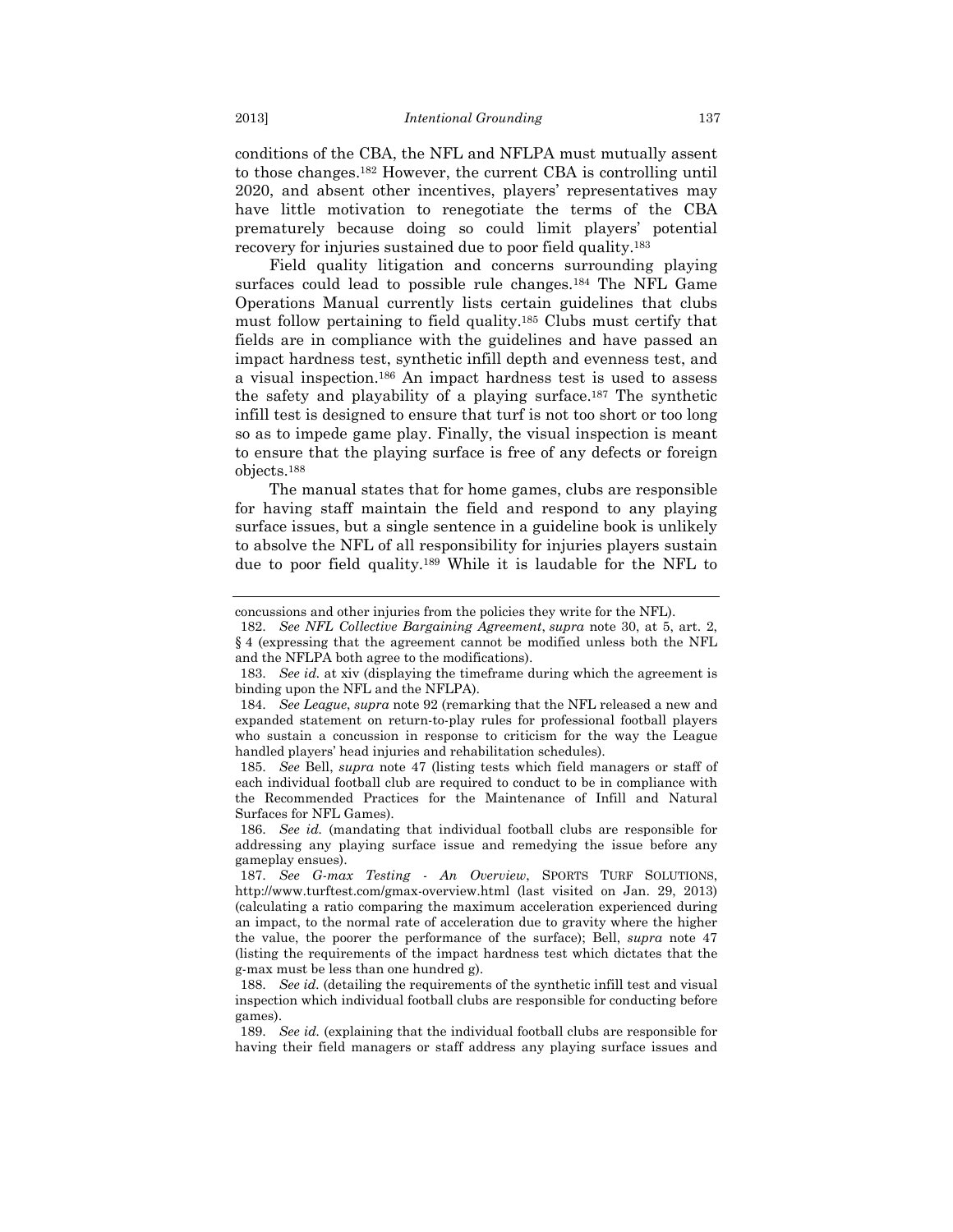have taken the first steps to regulate playing surfaces for the safety of its players, the guidelines set out in the NFL Game Operations Manual do not go far enough.190 The NFL might consider making playing surface guidelines stricter in response to concerns over poor field quality.

Similarly, the NFL changed certain rules surrounding game play in response to concerns over concussions.191 Unlike the rule changes surrounding concussions which focus on making individual plays safer, rule changes surrounding field quality could take the form of a playing surface mandate.192 Currently, studies indicate that the safest playing surface to mandate would be full-field sod, or natural grass like the stadium in Glendale, Arizona.193 Such a rule change would have significant ramifications in the NFL because modeling playing surfaces after the Arizona stadium could prove to be economically challenging for some franchises.194 Nevertheless, many clubs could harness the power of their desirable location to draw other tenants to a wellmaintained multi-use facility.195

In the long-run, making game play safer for professional football players could prove profitable for the NFL.196 By making the game safer, players would sustain fewer injuries, which would amount to fewer potential lawsuits for the NFL to defend.197 From the start of training camp through the Super Bowl game, there was an increase of 1,302 total injuries reported during the 2011 season, bringing the 2010 total of 3,191 up to 4,493.198 Fewer

remedying such issues before gameplay).

 <sup>190.</sup> *See id.* (providing only three tests for a playing surface and largely making clubs responsible for their implementation).

 <sup>191.</sup> *See League*, *supra* note 92 (publishing a new and expanded statement on return-to-play rules for players who sustain a concussion after the NFL received wide criticism for how the League handled concussions and player safety issues).

 <sup>192.</sup> *See* Kacsmar, *supra* note 9 (illustrating how the kickoff rule change, which moved the kickoff up five yards from the thirty-yard line to the thirtyfive-yard line, led to fewer collisions and fewer concussions).

 <sup>193.</sup> *See Statistics*, UNIVERSITY OF PHOENIX STADIUM, http://www.universityofphoenixstadium.com/stadium/statistics (last visited Jan. 27, 2013) (explaining that the stadium uses full-field grass).

 <sup>194.</sup> *See id.* (denoting the number and amount of investments that were necessary to construct the University of Phoenix Stadium in Glendale, Arizona).

 <sup>195.</sup> *See id.* (listing the various events that can be hosted by the University of Phoenix Stadium in Glendale, Arizona).

 <sup>196.</sup> *See* Kacsmar, *supra* note 9 (asserting that keeping the number of injuries professional football players sustain to a minimum is imperative for the long-term future and viability of the NFL).

 <sup>197.</sup> *See id.* (describing how certain injuries, such as head trauma and permanent brain damage, have led some professional football players to file actions against both the NFL and individual teams to recover medical expenses, rehabilitation expenses, and lost future wages).

 <sup>198.</sup> *See id.* (providing a detailed breakdown of the total number of injuries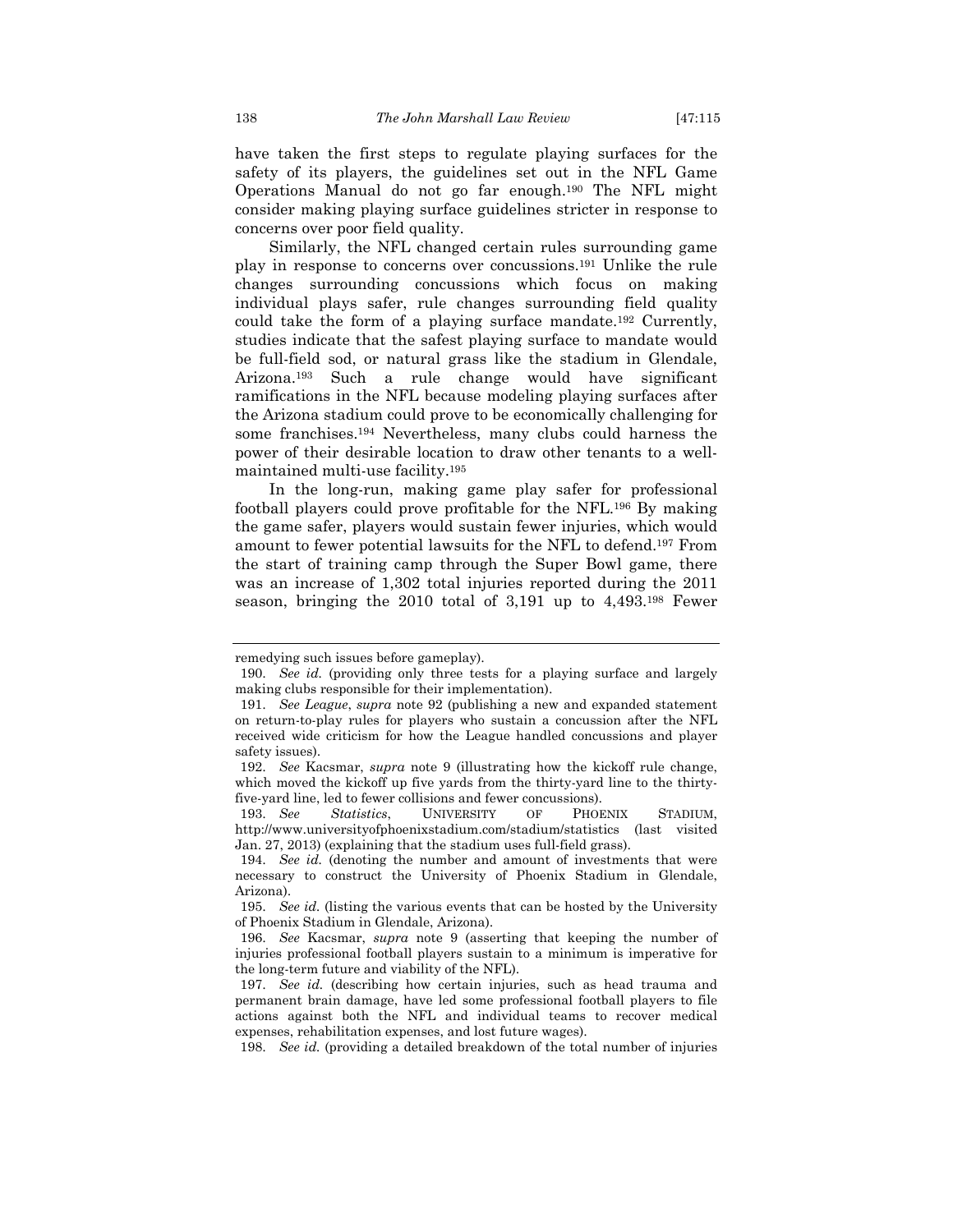injuries could mean fewer costly medical tests, surgeries, and rehabilitations. Overall, the League could save money from having fewer legal and medical expenses by making game play safer through improved field quality.199

#### IV. MAKING THE PLAYBOOK: CONCUSSION LITIGATION IMPLIES THE NFL MUST PROTECT PLAYERS FROM UNSAFE TURF

#### *A. Implications from Concussion Litigation*

Much like how concussion litigation led to expanded regulations, field quality litigation could very well lead to the League announcing new regulations to keep players safe.200 The concussion litigation revolves around the idea that once the NFL became aware of how dangerous concussions could be to players, the NFL should have warned players of the long-term health effects of concussions and taken affirmative steps to protect them.201 The NFL eventually adopted new rules and regulations to mitigate the danger of concussions by trying to make every play safer.202 However, the League was widely criticized for not taking action sooner to protect professional football players.203 Some even insinuated that the NFL tried to minimize or hide the true dangers of concussions.204 The Complaint filed on behalf of over 3,000 current and former players who sustained concussions alleges that the NFL misled the plaintiffs and "willfully and intentionally concealed from them the heightened risk or neurodegenerative disorders and concealed from then-current NFL players and former NFL players the risks of head injuries in NFL games and practices, including the risks associated with returning

sustained by professional football players by season and severity).

 <sup>199.</sup> *See* Belson, *supra* note 18 (showing that the NFL's legal expenses are extremely costly and have had a huge effect on insurance companies who wrote policies for the NFL, forcing some insurance companies into mergers or bankruptcy).

 <sup>200.</sup> *See League*, *supra* note 92 (disclosing how the danger associated with repeated concussions led the NFL to change certain rules, such as return-toplay rules).

 <sup>201.</sup> *See* Bedi, *supra* note 13 (explaining that once the NFL became aware of the dangers of concussions through research conducted by the Mild Traumatic Brain Injury Committee, an affirmative duty developed such that required the NFL to warn the players of the long-term effects of repeated concussions).

 <sup>202.</sup> *See League*, *supra* note 92. *See also*, Heitner, *supra* note 97 (discussing the current concussion litigation the NFL is facing as a result of how the NFL handled players' recovery from head trauma).

 <sup>203.</sup> *See NFL Scolded*, *supra* note 95 (expressing how the House Judiciary Committee, with lawmakers, former players, and former team executives accused the NFL of neglect in its treatment of active and retired players with brain injuries).

 <sup>204.</sup> *See id.* (quoting Representative Linda T. Sánchez, Democrat of California as drawing similarities between the NFL and the tobacco industry).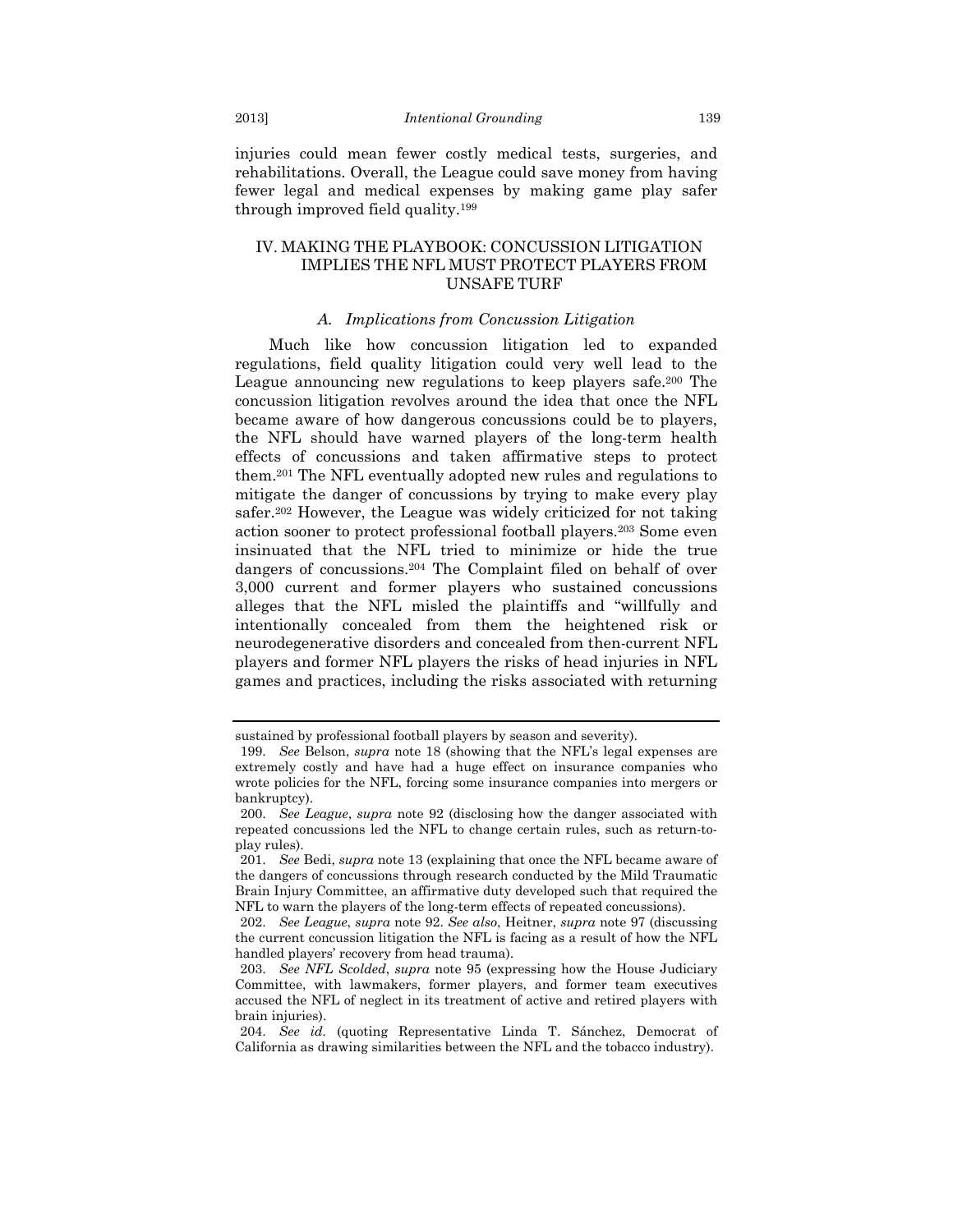to physical activity too soon after sustaining a sub-concussive or concussive injury."205

Field quality litigation could mirror concussion litigation. Now that the NFL is aware that field surfaces can be very dangerous for football players, they must act to make conditions safe for their employees.206 Seams between pieces of sod have proven to be dangerous because players' feet can get caught, causing extensive knee and ankle injuries.207 There is also evidence that artificial turf can increase the number of knee and ankle injuries among football players.208 The NFL should now take proactive steps to remedy dangerous playing surfaces because if the NFL does not do something in an effort to protect players, the League could again be criticized for denying that a problem exists or trying to minimize the issue.209 The chosen remedy may be less important than the act itself, for it would seem that the worst action for the NFL to take is no action at all.

Based upon how the NFL handled concussion litigation, the League may deny that field quality is an issue and downplay the dangers of certain playing surfaces.<sup>210</sup> In an effort to avoid mandating a playing surface, the NFL may argue that the disputes surrounding field quality fall under the existing collective bargaining agreement covering injury grievances, and therefore, the clauses within the CBA should control.211 The NFL may cite to Section 301 of the Labor Management Relations Act which governs all CBA's affecting interstate commerce and argue that all statelaw claims are preempted.212 Field quality litigation would have to maneuver around the existing CBA to be successful.213 Because

 <sup>205.</sup> Heitner, *supra* note 97.

 <sup>206.</sup> *See Ex-Texans Punter Sues*, *supra* note 4 (explaining that former Texans punter Brett Hartmann fractured his bone and tore his ACL after his foot got caught in a seam in the playing surface at Reliant Stadium).

 <sup>207.</sup> *See* Raley, *supra* note 3 (stating that punter Brett Hartmann was injured when his foot was caught between the seams of two pieces of sod).

 <sup>208.</sup> *See Panel*, *supra* note 51 (suggesting that certain serious knee and ankle injuries happen more often in games played on FieldTurf, the most popular brand of artificial turf, than on grass).

 <sup>209.</sup> *See NFL Scolded*, *supra* note 95 (providing criticism from the House Judiciary Committee, lawmakers, former players, and former team executive accusing the League of neglect in its handling of active and retired players with brain injuries).

 <sup>210.</sup> *See id.* (demonstrating that the NFL provided vague answers when questioned by Congress).

 <sup>211.</sup> *See generally NFL Collective Bargaining Agreement*, *supra* note 30 (representing the agreement between the NFL and the NFLPA on a wide variety of topics such as injuries, lawsuits, and grievances).

 <sup>212.</sup> *See* 29 U.S.C. § 151 (declaring it to be the U.S. policy to eliminate certain obstructions to the free flow of commerce and to mitigate these obstacles by encouraging collective bargaining).

 <sup>213.</sup> *See* Bedi, *supra* note 13 (observing that in the course of the current concussion litigation the NFL has attempted to argue that negligence actions should be dismissed because the CBA is a binding contract which should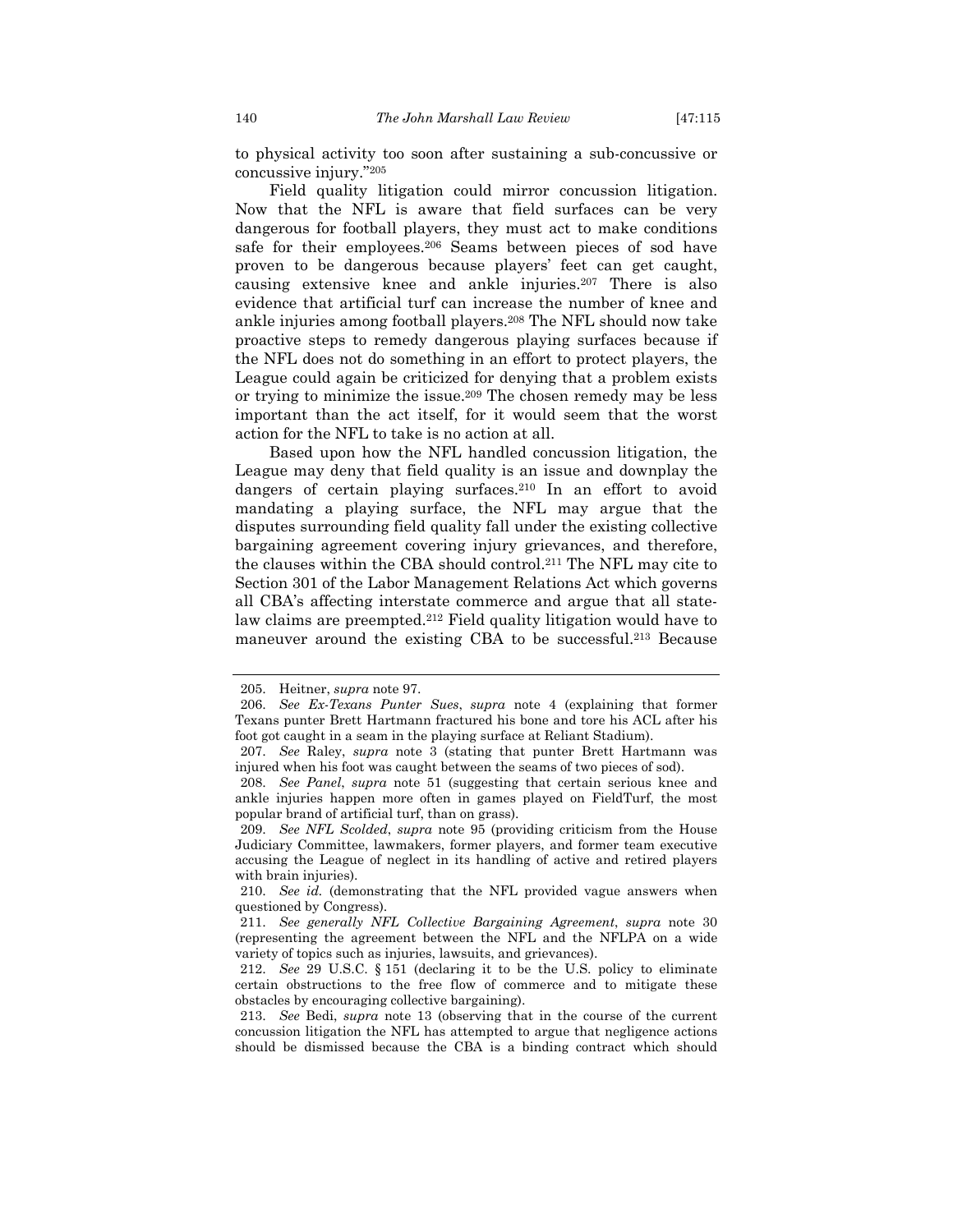field quality is not explicitly outlined in the collective bargaining agreement, a court should find that the CBA does not block field quality litigation.214

The NFL should avoid downplaying the dangers of playing surfaces and attempting to thwart field quality litigation with the Labor Relations Management Act. "Punting" the issue in this fashion could be viewed as attempting to conceal hazards faced by professional football players.215 Public opinion of the NFL has declined as of late due to various circumstances, including the League's treatment of concussions and the veteran referee lockout.216 Another hit to the NFL's image could cause irreparable damage at a time when the League is attempting to expand into new markets, both domestically and internationally.217

#### *B. Say No to Artificial Turf and Yes to the Arizona Model*

Because studies have found artificial turf to be more dangerous than natural grass, stadiums should avoid using it so that game play can be made safer.218 According to player surveys, nearly ninety percent of players believe artificial turf causes more soreness and fatigue and is more likely to shorten their careers.<sup>219</sup> Nearly eighty-two percent of players believe that artificial turf is more likely to contribute to injuries than grass.220 Players have strong opinions on field quality and field performance, and because they must play on fields day in and day out as a condition of their

control).

 <sup>214.</sup> *See generally NFL Collective Bargaining Agreement*, *supra* note 30 (lacking any terms or clauses which relate to a standard for playing surfaces or any procedure for remedying poor field quality).

 <sup>215.</sup> *See NFL Scolded*, *supra* note 95 (describing how the NFL minimized the dangers players faced from repeated concussions).

 <sup>216.</sup> *See* Jason Maloni, *How the NFL Was Forced into Fourth and Long*, LEVICK, Sept. 27, 2012, http://levick.com/blog/2012/09/27/how-nfl-was-forcedfourth-and-long#.UQXRBL\_hqNI (last visited Jan. 27, 2013) (opining that certain actions and communications missteps, such as the veteran referee lockout, caused public opinion to turn against the League because the NFL remained silent on the issue).

 <sup>217.</sup> *See* Kaplan, *supra* note 17 (acknowledging that the NFL aims to reach \$25 billion in revenue by 2027 and commenting that while the domestic market is quite saturated by the NFL, the international market holds yetuntapped potential growth).

 <sup>218.</sup> *See Panel*, *supra* note 51 (finding that serious knee and ankle injuries happen more often in games played on artificial turf, specifically the most popular brand FieldTurf, than on natural grass surfaces).

 <sup>219.</sup> *See Player Survey Reveals Arizona, Indy Have Best Fields in NFL*, NFL, Feb. 5, 2011,

http://www.nfl.com/superbowl/story/09000d5d81e1a8d0/article/plapla-surveyreveals-arizona-indy-have-best-fields-in-nfl (last visited Jan. 25, 2013) [hereinafter *Player Survey*] (providing viewpoints of current players on their favorite and least favorite playing surfaces).

 <sup>220.</sup> *See id.* (providing professional football players' viewpoints on both grass and artificial playing surfaces).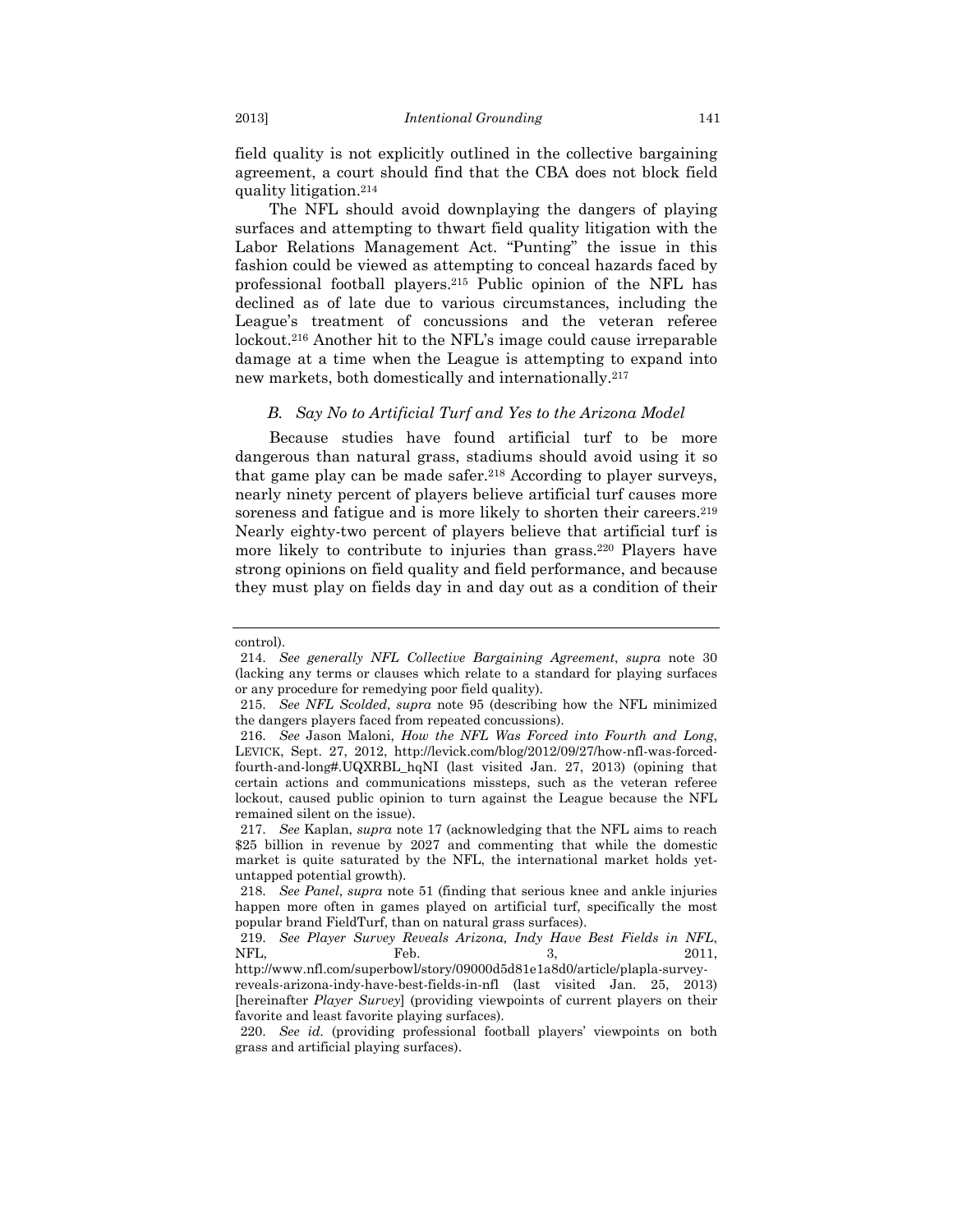employment, their viewpoints should be held in high regard.

 Surveys conducted by the players' union show that players overwhelmingly prefer grass fields, and they have repeatedly named Arizona's grass field as the best in the League.221 According to these same player surveys, a vast majority of players believe there should be a League-wide standard for all playing fields.<sup>222</sup> New England Patriot's Coach Bill Belichick has similarly called for the League to ensure that every stadium has safe playing surfaces.223 During a radio interview, Belichick stated,

[F]or the level of play we have in the National Football League, I think consistency on the field would be priority number one. We talk about players' safety, about hits and all that and that's certainly an area that should always be addressed. There's nothing more important than player safety. To me, player safety starts on the surface that we play on.<sup>224</sup>

The NFL should listen to what the players and coaches want and give them a League-wide standard because by acquiescing to the needs of the players, game play could be made safer through improved field quality.225

The Arizona Cardinals' stadium in Glendale, Arizona may serve as a viable model for other clubs.226 The Cardinals play at the University of Phoenix Stadium, which is a multipurpose facility unlike any other in America.<sup>227</sup> The primary tenants in the stadium include the NFL's Arizona Cardinals and the Annual Tostitos Fiesta Bowl of the college football Bowl Championship Series (BCS).<sup>228</sup> The stadium has the ability to host football, basketball, soccer, concerts, consumer shows, motorsports, rodeos, and corporate events, providing the facility management group

 <sup>221.</sup> *See id.* (naming the University of Phoenix Stadium as the best field in the NFL).

 <sup>222.</sup> *See id.* (stating that players are calling for League-wide mandated playing surface).

 <sup>223.</sup> *See* Florio, *supra* note 11 (providing New England Patriots' head coach Bill Belichick's statements that the League needs to demand safe playing surfaces in every stadium).

 <sup>224.</sup> *Id.*

 <sup>225.</sup> *See id.* (quoting New England Patriots' head coach Bill Belichick calling for improved field surfaces to protect the safety of players); Bell, *supra* note 47 (explaining that the NFLPA monitors field quality issues and calls for upgrades when a playing surface becomes a safety hazard to players, such as the problematic playing surface at Washington Redskins' FedEx Field).

 <sup>226.</sup> *See Statistics*, *supra* note 193 (showing how various investments made the University of Phoenix Stadium possible).

 <sup>227.</sup> *See Stadium History*, UNIVERSITY OF PHOENIX STADIUM, http://www.universityofphoenixstadium.com/stadium (last visited Jan. 27, 2013) (explaining how the University of Phoenix Stadium is capable of hosting a wide variety of events).

 <sup>228.</sup> *See id.* (naming the primary clients and other events the University of Phoenix Stadium hosts).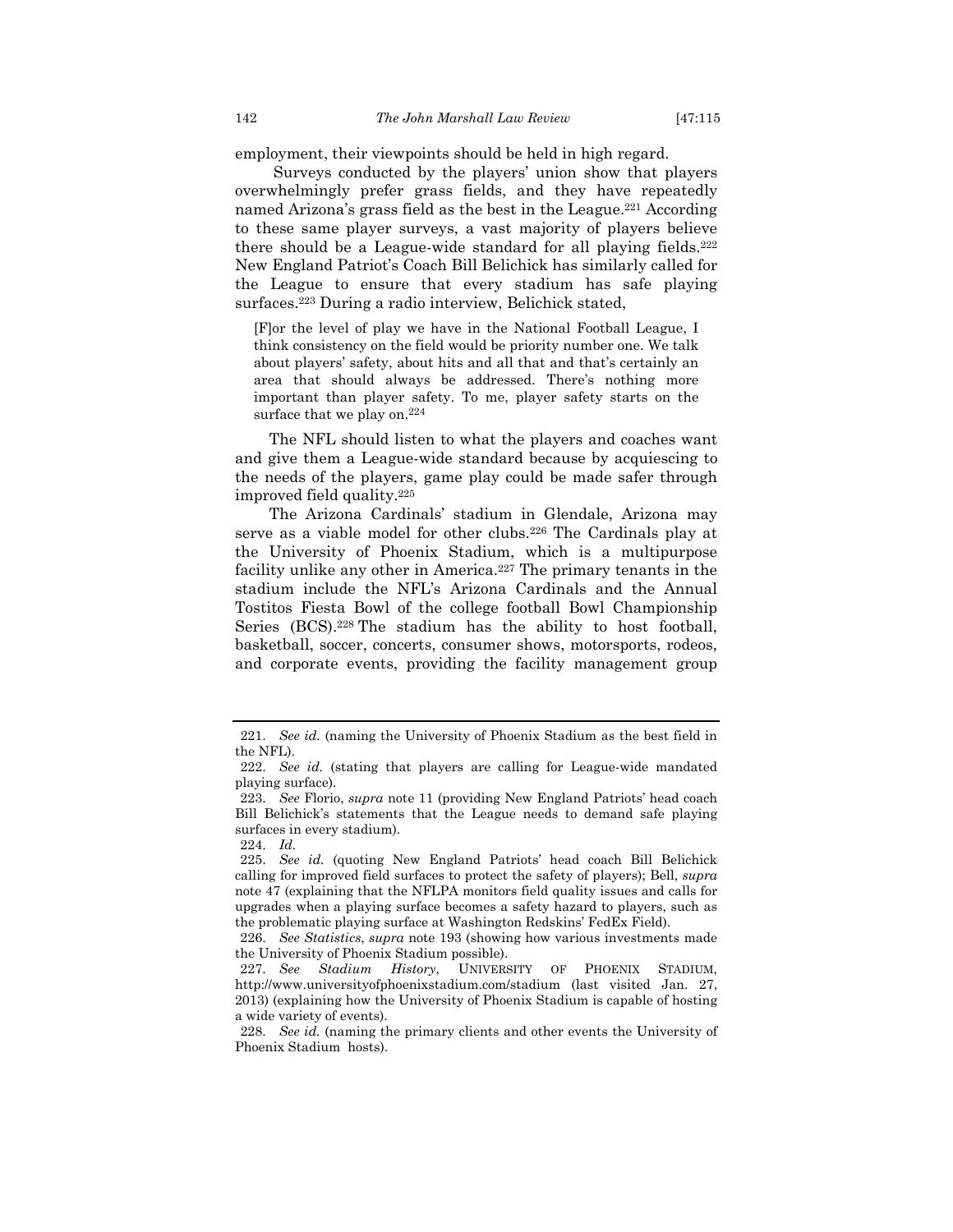ample opportunity to profit.229 By diversifying the client base, the facility has many avenues from which to raise revenue, and accordingly many ways to fund maintenance of the facility.230

The field surface at University of Phoenix Stadium is the first of its kind in North America in that the grass field rolls out of the stadium on an 18.9 million pound tray, residing outside of the stadium except for football and soccer events when it is drawn back into the stadium.231 By remaining outside, the grass playing surface gets the maximum amount of sunshine and nourishment, eliminating humidity problems inside the stadium and providing unrestricted access to the stadium floor for events and staging.232 By having a retractable field, fewer problems result from using the facility for multiple purposes because the field sustains less wear and tear, which player surveys have indicated is important, citing the multi-use of a facility as the largest contributor to poor field quality.233

Additionally, building a multi-use facility like the University of Phoenix Stadium allows a management group to solicit funding from a wider audience when seeking to build a stadium and to raise revenue from a wider array of events.234 When and if at all possible, clubs should strive to model their franchise after the Arizona model.

If clubs are unable to follow the Arizona model, they should, at a minimum, ensure that the playing surface is as safe as possible. Studies show that artificial turf can be very dangerous.235 The best option as far as player safety is concerned would be to mandate that all fields must have full-field grass playing surfaces.236 While this mandate may seem economically challenging for some franchises because of expenses associated with installing and maintaining grass fields, the long-term

 <sup>229.</sup> *See Statistics*, *supra* note 193 (listing a variety of events the University of Phoenix Stadium is capable of hosting).

 <sup>230.</sup> *See id.* (discussing the investment and client base which helped fund the University of Phoenix Stadium and made its construction possible).

 <sup>231.</sup> *See id.* (summarizing how the playing surface at the University of Phoenix Stadium is transported in and out of the stadium as needed).

 <sup>232.</sup> *See id.* (illustrating the ease with which the grass playing surface can be maintained when it is transported outside of the University of Phoenix Stadium).

 <sup>233.</sup> *See id.* (indicating that the only events to use the grass playing surface at the University of Phoenix Stadium are professional football and professor soccer); *Player Survey*, *supra* note 219 (providing player viewpoints that multiuse facilities are often not maintained properly and have poor field quality)

 <sup>234.</sup> *See Statistics*, *supra* note 193 (indicating that the University of Phoenix Stadium is capable of hosting a wide variety of events).

 <sup>235.</sup> *See Panel*, *supra* note 51 (detailing studies suggesting that certain serious knee and ankle injuries occur more often on artificial turf than on natural grass).

 <sup>236.</sup> *See id.* (stating that artificial turf causes players to sustain more injuries than natural grass).